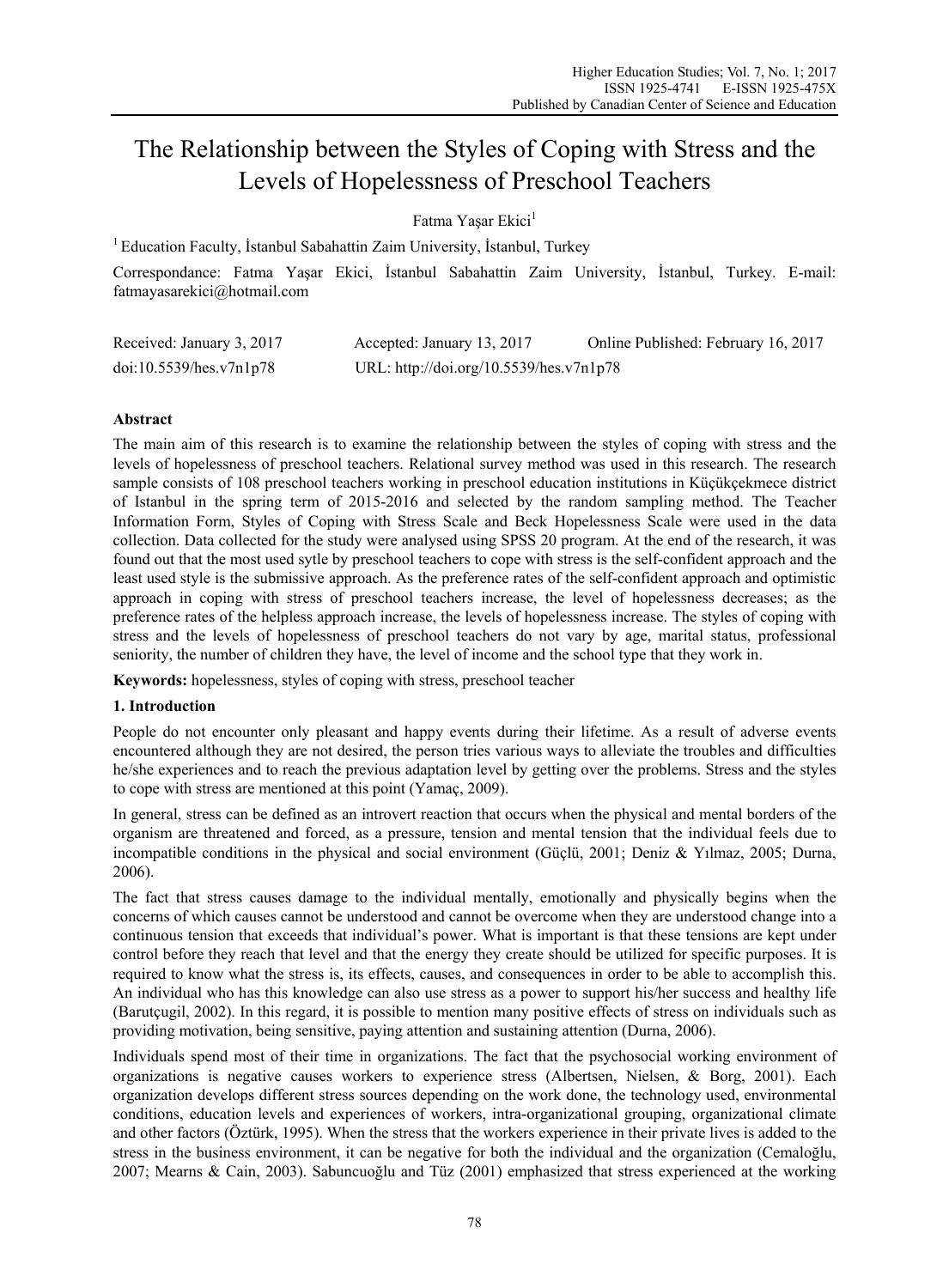place affects organizational performance negatively and causes absenteeism and causes workers to experience behavioral disorders, anxiety, depression and exhaustion. When educational institutions are accepted as organizations and teachers are accepted as workers, these negativities mentioned regarding stress are experienced by teachers in educational institutions.

Teaching profession is seen as one of the professions in which stress is experienced intensely (Arikewuyo, 2004; Aslan & Çeçen, 2007; Chan, 2003; Stoeber & Rennert, 2008). The stress of a teacher is that the teacher experiences unfortunate situations such as anger, tension, and depression while performing a teaching job (Kyriacou, 2001). Stress causes negative emotions such as anger, disappointment, anxiety and depression in teachers due to their profession. Crowded classes and negative relationships experienced with colleagues cause teachers to have stress. In this respect, the stress that teachers experience at school can result from physical or psychological factors (Dick & Wagner, 2001). Basic stress sources such as the lack of motivation in students, ensuring discipline, time pressure, and workload, dealing with changes, being evaluated by others, dealing with colleagues, self-respect and status, administration and management, role conflict and uncertainty, insufficient working conditions may affect teachers negatively (Doğan, 2008).

Coping with stress is one of the topics in which psychology is intensively focused on as related to the psychological and physical health of individuals, especially since the 1980s (Türküm, 1999). Coping with stress can be defined as behavioral and mental efforts that expand or limit the resources of individuals, are focused on controlling external and internal reactions or conflicts between them to reduce or eliminate the state of physical and psychological over-stimulation caused by stress and the factors determining it (Yiğit, 2012; Savcı & Aysan, 2014).

Five different approaches were suggested in an extensive study conducted on coping with stress (Şahin & Durak, 1995). These are: self-confident approach, helpless approach, submissive approach, optimistic approach and the approaches of searching social support. The self-confident approach is the approach in which the individual wants to fight against a stressful situation, believes in himself/herself and feels strong. The helpless approach indicates that the individual loses faith in that he/she can manage the process in a stressful situation, sees himself/herself as the reason for negativities experienced and fails to find a solution for the problem. In the submissive approach, the individual accepts to experience stress-related negativities by exhibiting a fatalistic attitude. The optimistic approach is the approach in which the individual exhibits an optimistic attitude in which he/she controls himself/herself regarding the stressful situation and approaches the events reasonably. The approach of searching social support argues that it is required to receive help from others to reveal the reason for a stressful situation and to deal with it.

Strategies used to cope with stress are significant to reach a conclusion. According to Macnab (1985), coping strategy applied by individuals to fight against difficulties is determined by previous experiences, social environment and personal resources of the individual. The most known classification of coping strategies applied to cope with a stressful situation belongs to Folkman and Lazarus (1980). Folkman and Lazarus (1980) investigated which coping strategy is used for each stressful situation based on the indications observed in people experiencing stress and determined four general strategies. These strategies are listed as "efforts to change the situation, efforts to collect information that can help manage the situation, accepting the fact and behaving by trying to estimate what the society expects".

Studies on the stress sources of teachers indicate that teaching profession is defined as a highly stressful profession, teachers are exposed to intense stress at school and they experience overfatigue and exhaustion, and these stress sources should be further investigated (Austin, Shah, & Muncer, 2005; Azeem, 2010; Burchielli & Bartram, 2006; Erçetin, Hamedoğlu, & Çelik, 2008; Güçlü, 2001; Thomson & Wendt, 1995; William & Clouse, 1991). Significant relationships were found between variables such as stress and psychological endurance in the business life (Maddi et al., 2006; Maddi & Khoshaba, 1994), occupational exhaustion (Abel & Sewell, 1999; Mearns & Cain, 2003), self-sufficiency (Chan, 2003) and sense of social support (Chan, 2002) in the related literature.

Hope is defined as a characteristic that gives the feeling of well-being and motivates the individual to take action (Kemer & Atik, 2005), and as the anticipation that faith and plans related to the fact that there is a solution will be succeeded together with positive developments (Üngüren & Ehtiyar, 2009). Hopelessness is that an individual exhibits a negative and pessimistic attitude regarding future and loses motivation for the future (Gençöz et al., 2006). Hopeless individuals believe that nothing comes right for them, whatever they do they cannot be successful, their most important goals will never be achieved and their worst problems will never be solved (Courtney et al., 2008).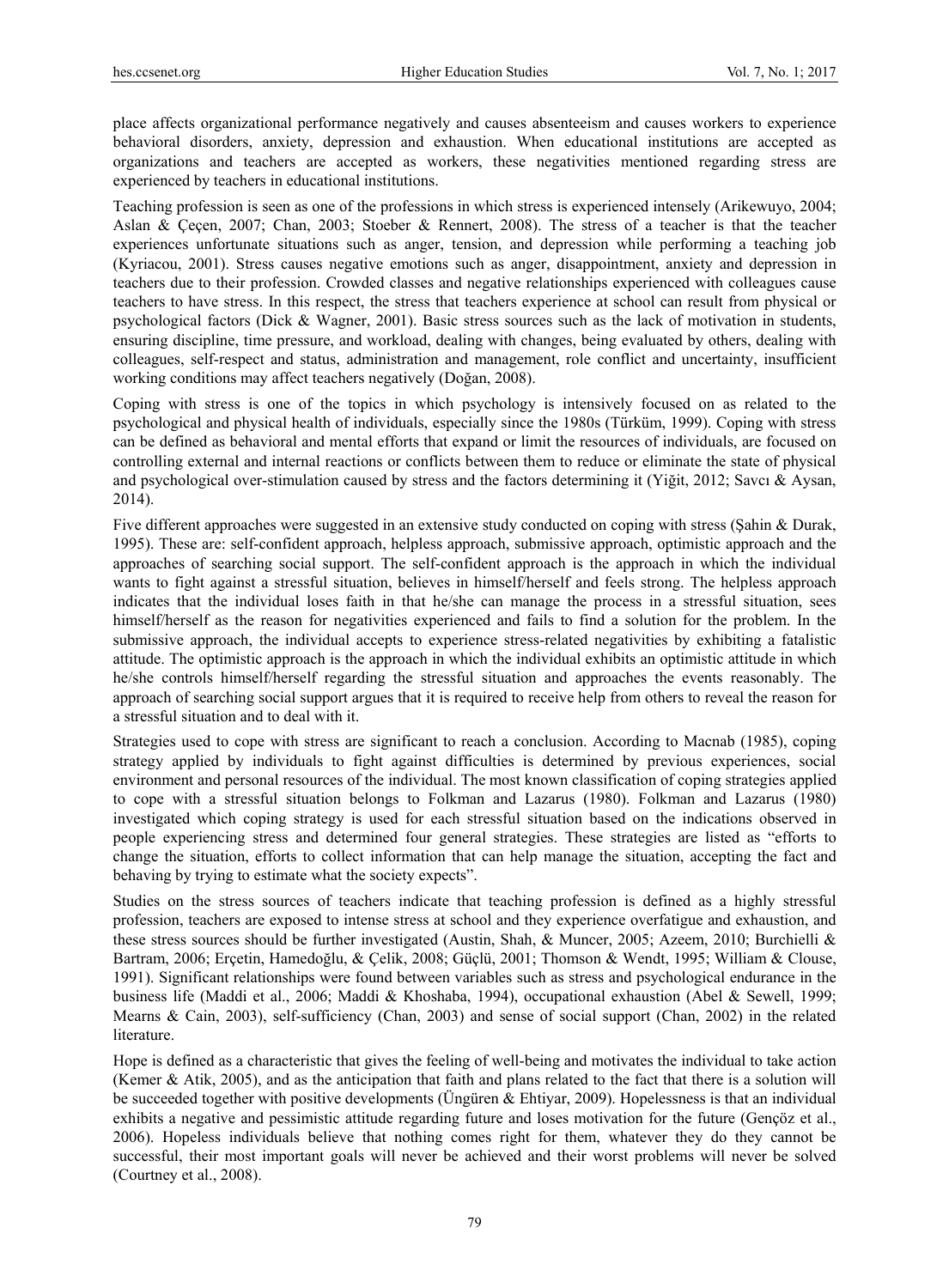Both hope and hopelessness are the possible reflections of the individual's chance to achieve his/her real goals in the future. Hope and hopelessness symbolize opposite expectations. While there is the anticipation of succeeding the plans carried out to reach the goal in hope, there is the anxiety of failure in hopelessness (Dilbaz  $\&$  Seber, 1993).

Until today, hopelessness is discussed related to different variables and psychological structures in various studies conducted regarding this subject. The results of the studies conducted indicate that hopelessness is negatively related to life satisfaction (Gençay & Gençay, 2011), difficulties related to economic problems and finding job increase the level of hopelessness (D'Zurilla et al., 1998; Gökçakan, I. & Gökçakan, N., 1998), and the levels of hopelessness significantly vary by the perception of success level (Çelikel & Erkorkmaz, 2008; Üngüren & Ehtiyar, 2009), self-respect (Ottekin, 2009), general tendency to postpone (Dünyaoğulları, 2011), the level of personal and social adaptation (Erdoğdu, 2013), friendship relationships (Üngüren & Ehtiyar, 2009), sense of humor (Sayar, 2012), attitude towards the profession (Dinçer, 2013), choice of profession (Çövener-Özçelik, Aktaş, & Ocakçı, 2014), school culture (Taner, 2008), perceived social support (Uz-baş & Kabasakal, 2013), family functions (Galioğlu, 2014), traumatic experiences (Uçaroğlu, 2013) and the level of exhaustion (Özben & Argun, 2003; Yıldırım, 2007).

One of the important factors that will provide change, development and production in a society is the individuals of that society. The presence of qualified individuals that the society needs will bring the progress with it. Individuals who can follow technological developments and use them, solve problems, know how to reach information, produce and believe in himself/herself about what he/she can do constitute the foundations of a good future. A forward-looking perspective and future expectations of the individual are very important to exhibit these skills that bring development together. While the individual's abilities to do and contribute to the environment increase in parallel with the level of positivity of their thoughts for the future, they decrease in parallel with the level of hopelessness. The results of the studies indicate that the level of hopelessness of the individual affects the health, approach to life and productivity of the person (Abela & Seligman, 2000; Abramson & Seligman, 1989; Poch, Villar, & Caparros, 2004; Chang, D'Zurilla, & Mayder, 1994). An increase in the level of hopelessness affects the individuals' ability to solve problems, to produce, to use the current information effectively, and their achievements negatively. The negative effect in these abilities reflects on the future of the society in the same way. When it is considered that preschool teachers have a significant role in the development of the individuals forming the future of our society since the preschool period, it is important to indicate forward-looking perspectives, expectations of preschool teachers and whether they are hopeful about the future, to identify the styles they use to cope with the current problems and to determine the relationship between the levels of hope and the styles of coping with stress.

#### *1.1 Main Objective and Sub-Objectives of the Research*

The main objective of this research is to examine the relationship between the styles of coping with stress and the levels of hopelessness of preschool teachers. The sub-objectives determined in line with this main objective are as follows:

- What are the most and least used style of coping with stress of preschool teachers?
- Is there a significant relationship between the styles of coping with stress and the levels of hopelessness of preschool teachers?
- Do the styles of coping with stress and the levels of hopelessness of preschool teachers vary by age?
- Do the styles of coping with stress and the levels of hopelessness of preschool teachers vary by marital status?
- Do the styles of coping with stress and the levels of hopelessness of preschool teachers vary by professional seniority?
- Do the styles of coping with stress and the levels of hopelessness of preschool teachers vary by the number of children they have?
- Do the styles of coping with stress and the levels of hopelessness of preschool teachers vary by level of income?
- Do the styles of coping with stress and the levels of hopelessness of preschool teachers vary by the school type that they work in?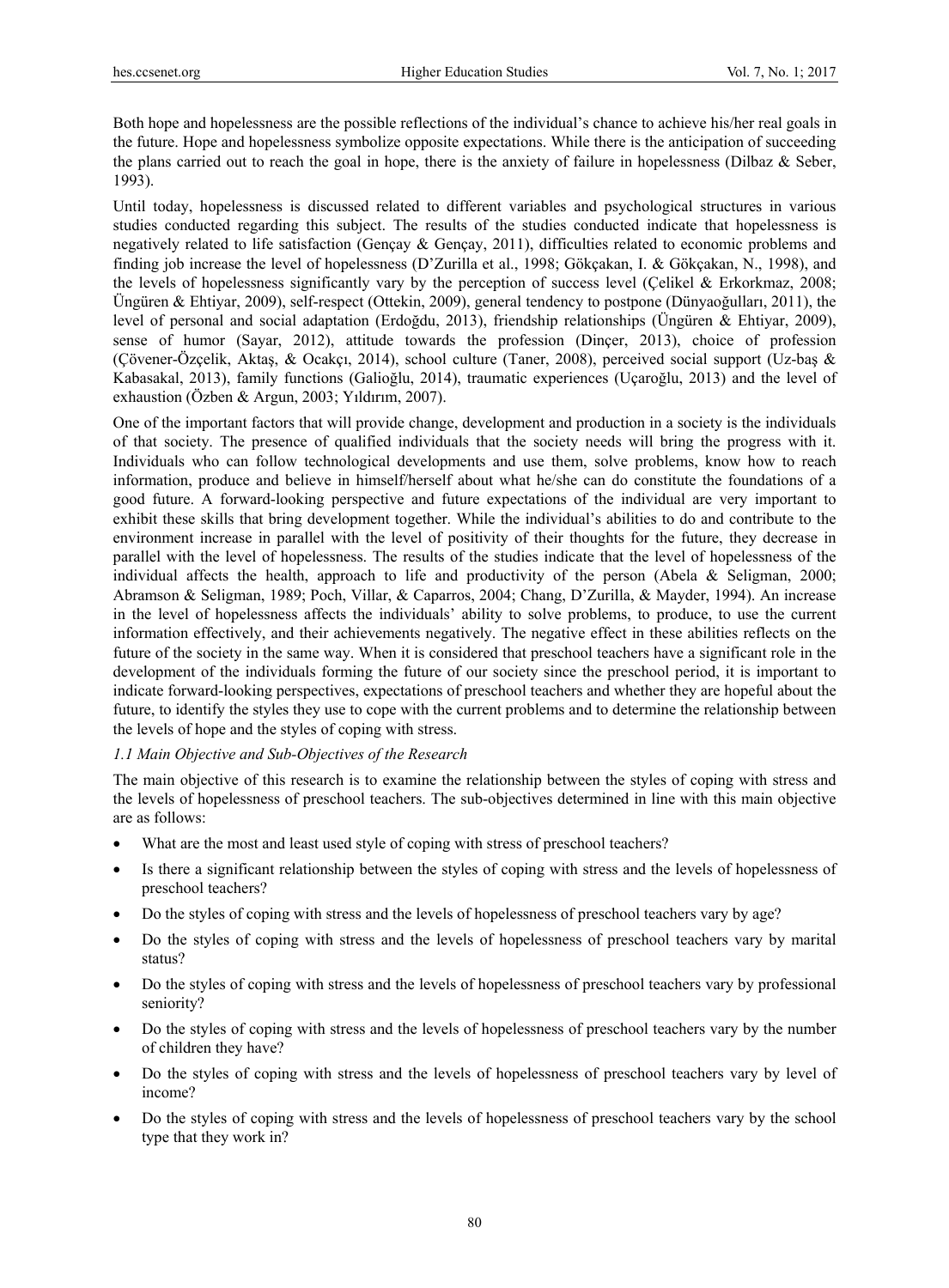# **2. Method**

# *2.1 Research Model*

Since the relationship between the styles of coping with stress and the levels of hopelessness of preschool teachers is examined in this study, the relational survey model was used. Survey models are a research approach aiming at describing a past or present situation as it is. In the relational survey model which is a type of screening models, it is attempted to determine the existence and/or degree of covariance between two or more variables (Karasar, 1999).

# *2.2 Researh Population and Sampling*

The population of the study consists of preschool teachers teaching in preschool education institutions in Istanbul. The sample of the study consists of 108 preschool teachers teaching in preschool education institutions in Küçükçekmece district of Istanbul in the spring term of 2015-2016 and selected by the random sampling method.

# *2.3 Data Collection Tool*

Teacher Information Form, Styles of Coping with Stress Scale and Beck Hopelessness Scale were used as data collection tool.

*Teacher Information Form*: A form structured by the researcher was developed and applied to the participants in the study to acquire information regarding the preschool teacher's age, marital status, professional seniority, the number of children they have, the level of income and school type that they work in.

*Styles of Coping with Stress Scale*: The scale was developed by Folkman and Lazarus in 1980 as the Inventory of the Styles to Deal with and it is a 4-point Likert-type scale containing 68 items. The adaptation of the scale in Turkish was made by Şahin and Durak (1995) and the scale was subjected to the factor analysis in two stages. As a result of the first factor analysis conducted with the main axes method, an 8-factor structure emerged. However, items were reduced to 5 factors by using graphical methods. The final state of the 30-item scale consists of 5 factors being the self-confident approach, helpless approach, submissive approach, optimistic approach and searching social support approach. In the instruction of the scale, individuals are asked to respond to the items according to the degree of suitability to themselves by considering the events that cause problem or stress for them. In this 4-point Likert-type scale, the items are scored between 0 and 3 (0=not suitable at all, 1=a little bit suitable, 2=quite suitable, 3=completely suitable). Sub-scale points are obtained by dividing points acquired from each sub-scale to the number of items in the related sub-scale. High points obtained from sub-scales by the individual are interpreted as the fact that the individual uses the related way of coping more. The internal consistency coefficients of the sub-scales vary between  $\alpha$ =.62 and .80 for the self-confident approach, between α=.64 and .73 for the helpless approach, between α=.49 and .68 for the optimistic approach, between α=.47 and .72 for the submissive approach and between α=.45 and .47 for the searching social support approach (Şahin & Durak, 1995).

*Beck Hopelessness Scale*: It was developed by Beck et al. (1974). The Cronbach's alpha reliability coefficient of the original form was found to be 0.93 and it was detected that the item-total point correlation varied between 0.39 and 0.76. The scale was translated into Turkish by Seber (1991). The validity and reliability study was carried out by Seber (1991) and Durak (1993). In the study to identify validity and reliability of the scale, Durak (1993) found the alpha reliability coefficient to be 0.85, examined the item-test correlation on the basis of the whole sample and found the lowest correlation coefficient to be 0.31 and the highest correlation coefficient to be 0.67. Seber et al. (1993) found the Cronbach's alpha coefficient to be 0.86 in the reliability study that they conducted and determined that the item-total point correlation varied between 0.07 and 0.72 and the test-retest reliability was 0.74. This scale consisting of 20 items contains expressions indicating emotions and thoughts for the future and is scored as 0-1. Points that can be obtained from the scale vary between 0-20. The total point obtained constitutes hopelessness point and it is assumed that when the points obtained are high, hopelessness in the individual is high (Duman et al., 2009).

## *2.4 Data Collection*

In order to collect the data related to the study, state and private preschool education institutions in Küçükçekmece District of Istanbul were visited in the spring term of 2015-2016. Institution managers and preschool teachers working at the institution were informed about the study. Then, the data collection tools were applied by being distributed and the forms applied were collected.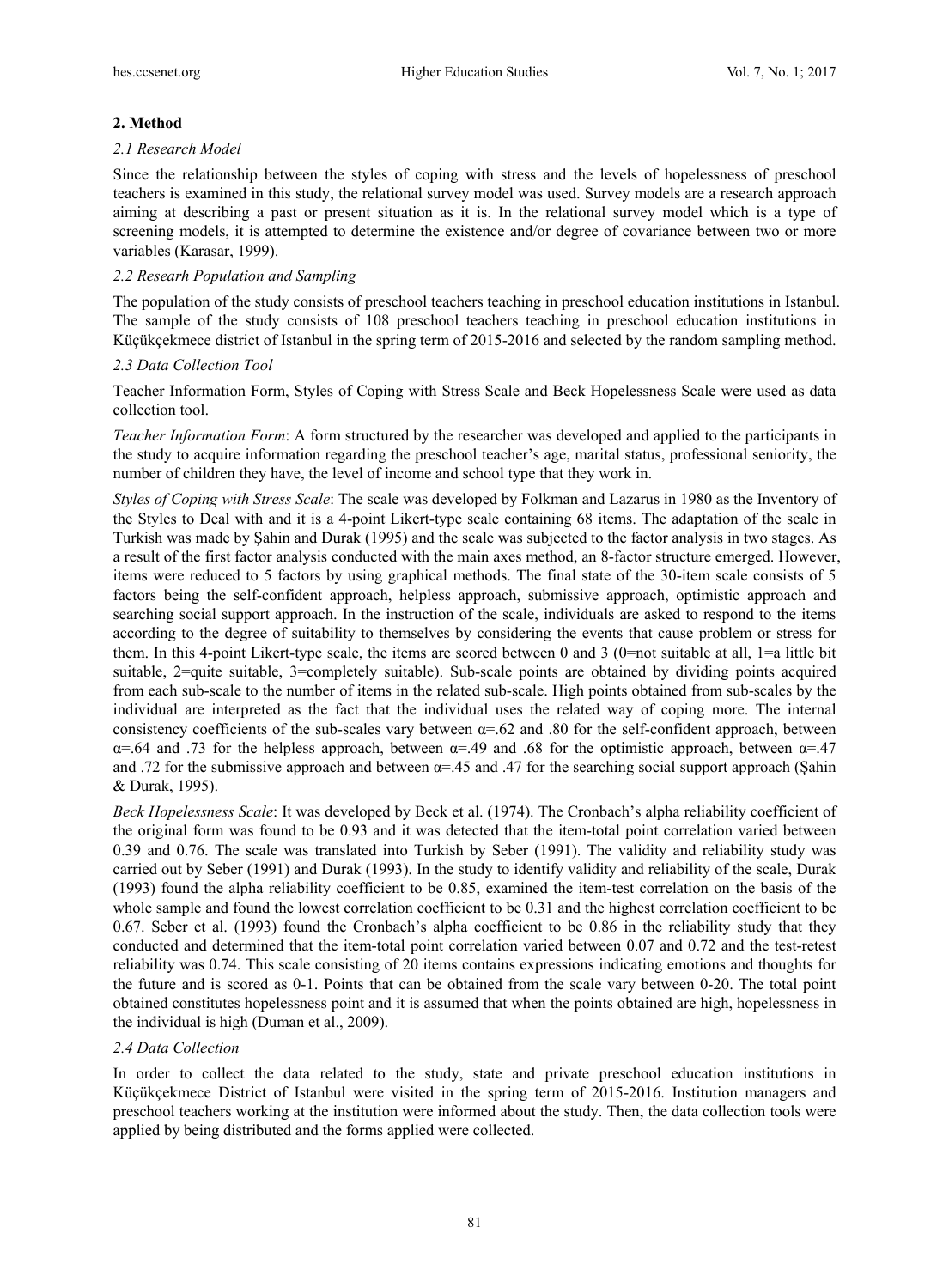#### *2.5 Data Analysis*

Data collected for the study were analysed using SPSS 20 program. Mean, standart deviation, Pearson's Product-Moment Correlation Analysis, Kruskal-Wallis H Test and Independent Group t-Test were used in the analysis of the data.

## **3. Findings**

The findings obtained from the study are tabulated below in the framework of sub-objectives.

## *3.1 Findings on the First Sub-Objective*

The first sub-objective of the study is to identify the most and least used style of coping with stress of preschool teachers. Below, there are findings on the first sub-objective in the form of a table.

| Subdimensions of Styles of Coping With Stress Scale | Х     | Standart deviation |
|-----------------------------------------------------|-------|--------------------|
| Self confident approach                             | 23.79 | 2.881              |
| Helpless approach                                   | 14.71 | 4.026              |
| Optimistic approach                                 | 15.34 | 2.687              |
| Submissive approach                                 | 10.38 | 3.434              |
| Searching social support approach                   | 10.53 | 2.417              |

When Table 1 is examined, it is seen that average of the self-confident approach of preschool teachers is 23.79, average of the helpless approach of preschool teachers is 14.71, average of the optimistic approach of preschool teachers is 15.34, average of the submissive approach of preschool teachers is 10.38 and the average of the searching social support approach is 10.53. Thus, the most used style by preschool teachers to cope with stress is the self-confident approach ( $\overline{X}$ =23.79), and the least used style is the submissive approach ( $\overline{X}$ =10.38).

## *3.2 Findings on the Second Sub-Objective*

The second sub-objective of the study is to determine whether there is a significant relationship between the styles of coping with stress and the levels of hopelessness of preschool teachers. Below, there are findings on the second sub-objective in the form of a table.

Table 2. The results of Pearson's Product-Moment Correlation analysis conducted to identify the relationship between the points obtained from the Beck Hopelessness Scale and the points obtained from the sub-dimensions of the Styles of Coping with Stress Scale by preschool teachers

| <b>Scales</b>                                      | N   | $\mathbf{r}$ | P       |  |
|----------------------------------------------------|-----|--------------|---------|--|
| Sub-dimension of self confident approach           |     |              |         |  |
| <b>Beck Hopelessness Scale</b>                     | 108 | $-316$       | $.001*$ |  |
| Sub-dimension of helpless approach                 |     |              |         |  |
| <b>Beck Hopelessness Scale</b>                     | 108 | 327          | $.001*$ |  |
| Sub-dimension of self optimistic approach          | 108 | $-330$       | $.001*$ |  |
| <b>Beck Hopelessness Scale</b>                     |     |              |         |  |
| Sub-dimension of submissive approach               | 108 | .143         | .146    |  |
| <b>Beck Hopelessness Scale</b>                     |     |              |         |  |
| Sub-dimension of searching social support approach | 108 | $-.007$      | .945    |  |
| <b>Beck Hopelessness Scale</b>                     |     |              |         |  |

As it is seen from Table 2, a statistically weak, negative and significant relationship was detected between the points obtained from the Beck Hopelessness Scale and the points obtained from the sub-dimension of the self-confident approach ( $r=-0.316$ ; p<.05), and the sub-dimension of the optimistic approach ( $r=-0.330$ ; p<.05) by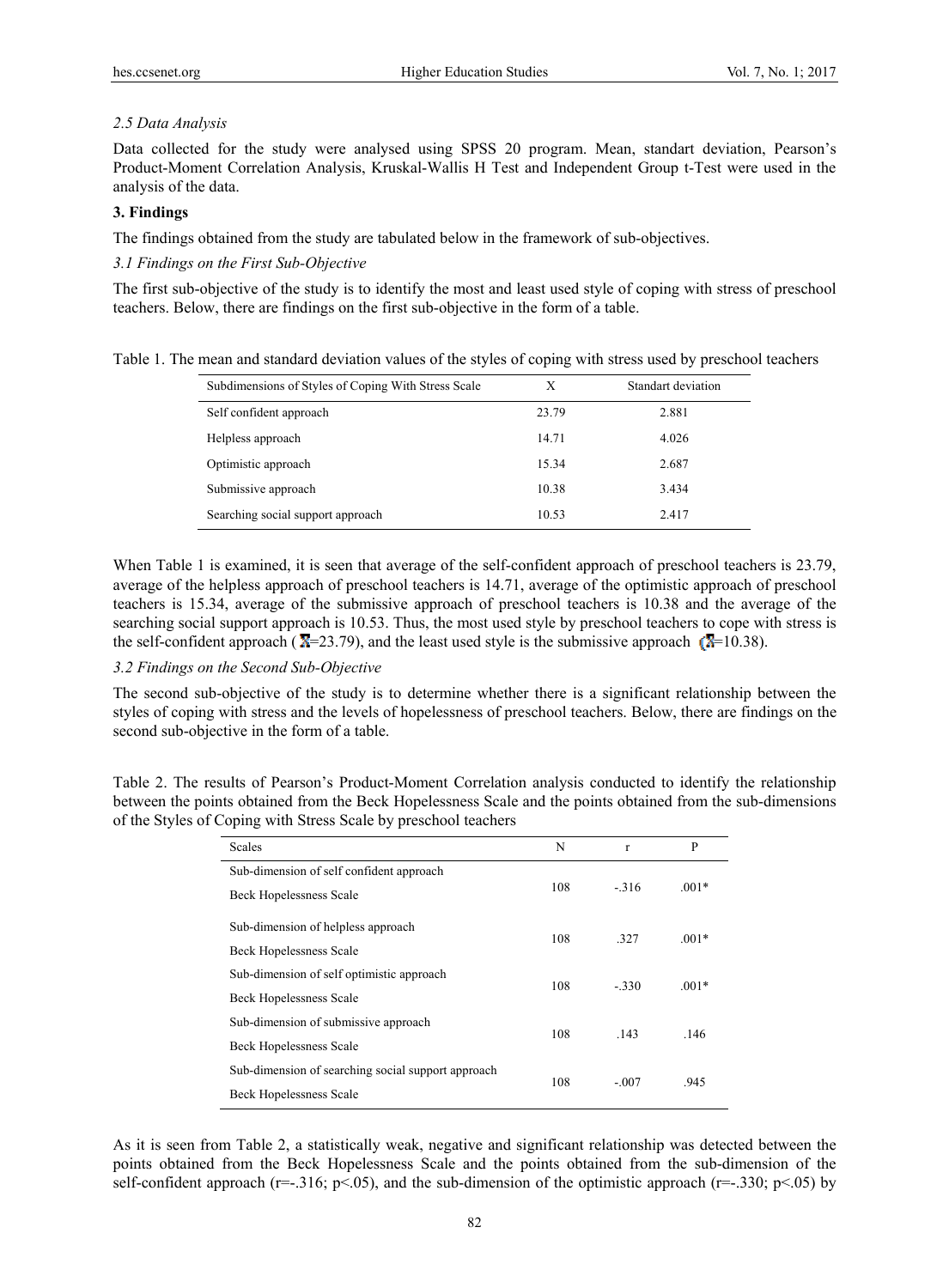preschool teachers. Therefore, as the levels of the self-confident and optimistic approaches of preschool teachers increase, the level of hopelessness decreases.

A statistically weak, positive and significant relationship was detected between the points obtained from the Beck Hopelessness Scale and the points obtained from the sub-dimension of the helpless approach ( $r=0.327$ ; p<.05). Therefore, as the level of the helpless approaches of preschool teachers increases, the level of hopelessness increases.

There is not a significant relationship between the points obtained from the Beck Hopelessness Scale and the points obtained from the sub-dimensions of the submissive  $(r=143; p<0.05)$ , and searching social suport  $(r=-0.007;$ p<.05) approaches.

#### *3.3 Findings on the Third Sub-Objective*

The third sub-objective of the scale is to determine whether the styles of coping with stress and the levels of hopelessness of preschool teachers vary by age. Below, there are findings on the third sub-objective in the form of a table.

Table 3. Results of the Kruskal Wallis-H Test carried out in order to determine whether the sub-scale scores of the the Styles of Coping with Stress Scale and the scores of Beck Hopelessness Scale of preschool teachers vary by the age

| Scales              | Age       | ${\rm N}$               | Mean rank      | df             | $X^2$ | ${\bf P}$ |
|---------------------|-----------|-------------------------|----------------|----------------|-------|-----------|
|                     | $20 - 25$ | 31                      | 62.13          |                |       |           |
|                     | 26-30     | 36                      | 57.26          |                |       |           |
| Self confident      | 31-35     | 26                      | 46.52          | $\overline{4}$ | 5.282 | ,422      |
| approach            | 36-40     | 12                      | 43.75          |                |       |           |
|                     | $41 - 45$ | $\overline{3}$          | 54.67          |                |       |           |
|                     | Total     | 108                     |                |                |       |           |
|                     | $20 - 25$ | 31                      | 52.39          |                |       |           |
|                     | 26-30     | 36                      | 52.99          |                |       |           |
| Helpless            | $31 - 35$ | 26                      | 52.83          | $\overline{4}$ | 2.774 | .596      |
| approach            | 36-40     | 12                      | 62.17          |                |       |           |
|                     | $41 - 45$ | 3                       | 78.33          |                |       |           |
|                     | Total     | 108                     |                |                |       |           |
|                     | $20 - 25$ | 31                      | 62.13          |                |       |           |
|                     | 26-30     | 36                      | 56.88<br>50.21 |                | 7.556 |           |
| Optimistic          | $31 - 35$ | 26                      |                | $\overline{4}$ |       | .109      |
| approach            | 36-40     | 12                      | 45.96          |                |       |           |
|                     | $41 - 45$ | 3                       | 18.50          |                |       |           |
|                     | Total     | 108                     |                |                |       |           |
|                     | $20 - 25$ | 31                      | 55.61          |                |       |           |
|                     | 26-30     | 36                      | 55.32          |                |       |           |
| Submissive          | $31 - 35$ | 26                      | 49.23          | $\overline{4}$ | 1.199 | .878      |
| approach            | 36-40     | 12                      | 59.88          |                |       |           |
|                     | $41 - 45$ | $\overline{\mathbf{3}}$ | 57.33          |                |       |           |
|                     | Total     | 108                     |                |                |       |           |
|                     | $20 - 25$ | 31                      | 58.84          |                |       |           |
|                     | 26-30     | 36                      | 52.83          |                |       |           |
| Searching social    | 31-35     | $26\,$                  | 47.73          | $\overline{4}$ |       | .527      |
| support<br>approach | 36-40     | 12                      | 64.17          |                | 3.188 |           |
|                     | $41 - 45$ | $\mathfrak{Z}$          |                |                |       |           |
|                     | Total     | 108                     | 49.67          |                |       |           |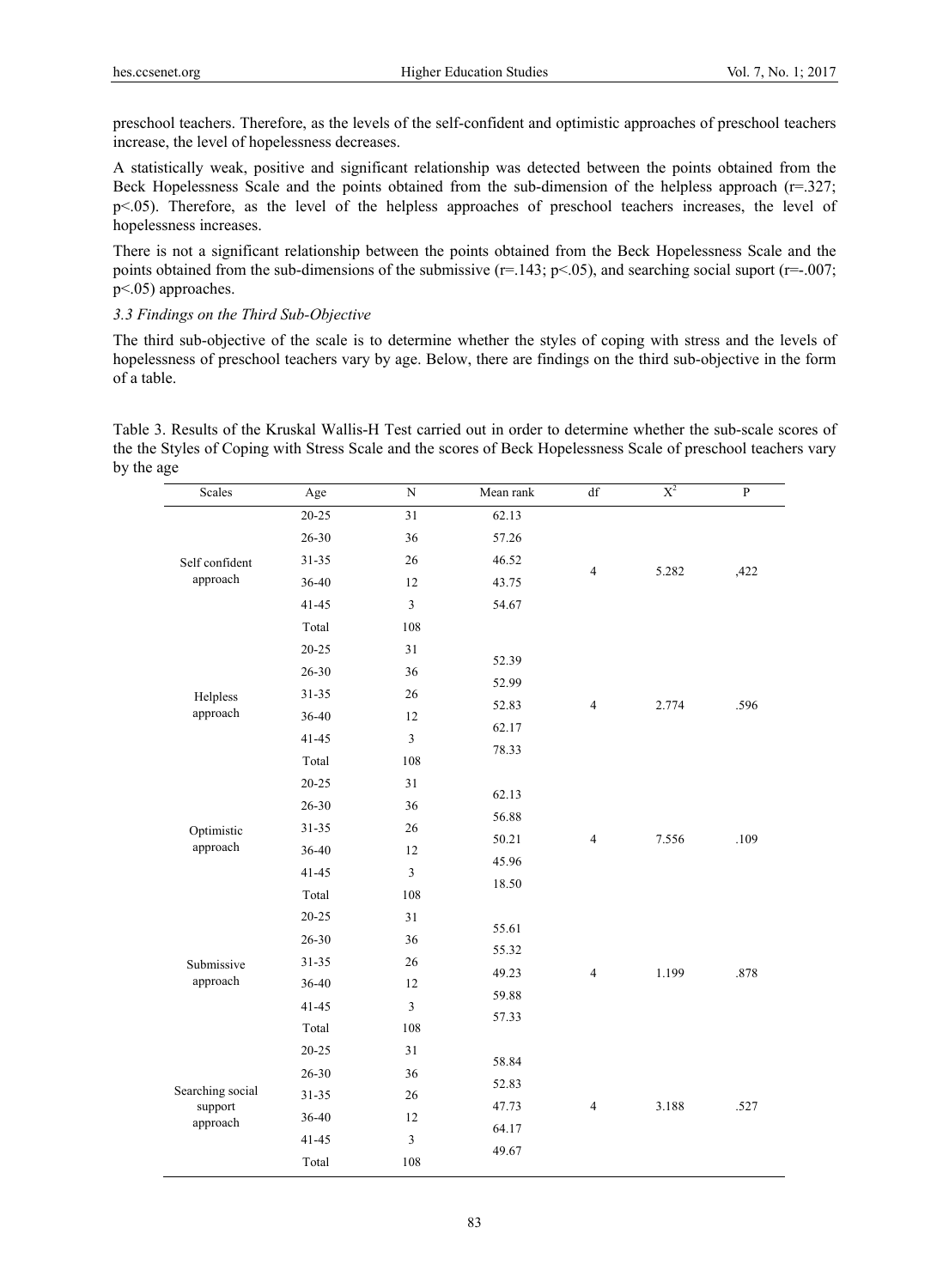|              | $20 - 25$ | 31  | 47.30<br>51.14<br>56.88 |   |       |      |
|--------------|-----------|-----|-------------------------|---|-------|------|
|              | $26 - 30$ | 36  |                         |   |       | .624 |
| Beck         | $31 - 35$ | 26  |                         |   |       |      |
| Hopelessness |           |     |                         | 4 | 3.885 |      |
| Scale        | 36-40     | 12  | 58.88                   |   |       |      |
|              | $41 - 45$ | 3   | 75.83                   |   |       |      |
|              | Total     | 108 |                         |   |       |      |

Upon examining Table 3, it is seen that no statistically significant difference was found between the sub-scores of the self confident approach  $(X^2=5.282; p>0.05)$ , helpless approach  $(X^2=2.774; p>0.05)$ , optimistic approach ( $X^2$ =7.556; p>.05), submissive approach ( $X^2$ =1.199; p>.05), searching social support approach ( $X^2$ =3.188; p>.05) and the score of Beck Hopelessness Scale  $(X^2=3.885; p>0.05)$  of preschool teachers.

### *3.4 Findings on the Fourth Sub-Objective*

The fourth sub-objective of the scale is to determine whether the styles of coping with stress and the levels of hopelessness of preschool teachers vary by marital status. Below, there are findings on the fourth sub-objective in the form of a table.

Table 4. Independent group t-test results carried out in order to determine whether the sub-scale scores of the Styles of Coping with Stress Scale and the scores of Beck Hopelessness Scale of preschool teachers vary by marital status

| Scales                         | Marital status | N  | X     | Standart  | <b>Standart</b> | T Testi |         |      |
|--------------------------------|----------------|----|-------|-----------|-----------------|---------|---------|------|
|                                |                |    |       | deviation | error mean      | t       | df      | P    |
|                                | married        | 51 | 23.82 | 2.826     | .396            | $-.028$ | 104.552 | .977 |
| Self confident approach        | not married    | 56 | 23.84 | 2.909     | .389            |         |         |      |
|                                | married        | 51 | 14.82 | 4.213     | .590            | .441    | 105     | .660 |
| Helpless approach              | not married    | 56 | 14.48 | 3.790     | .506            |         |         |      |
|                                | married        | 51 | 15.29 | 2.955     | .414            |         | 89.753  |      |
| Optimistic approach            | not married    | 56 | 15.55 | 2.114     | .283            | $-.518$ |         | .441 |
|                                | married        | 51 | 10.53 | 3.337     | .467            |         |         |      |
| Submissive approach            | not married    | 56 | 10.23 | 3.573     | .477            | .444    | 105     | .658 |
| Searching social support       | married        | 51 | 10.49 | 2.611     | .366            |         |         |      |
| approach                       | not married    | 56 | 10.55 | 2.272     | .304            | .445    | 104.928 | .657 |
|                                | married        | 50 | 2.84  | 2.142     | .303            |         |         |      |
| <b>Beck Hopelessness Scale</b> | not married    | 54 | 2.98  | 2.176     | .296            | $-.334$ | 101.613 | .739 |

Upon examining Table 4, it is seen that no statistically significant difference was found between the arithmetic means of the subscales of the self confident approach ( $t=-.028$ ;  $p>0.05$ ), helpless approach ( $t=441$ ;  $p>0.05$ ), optimistic approach ( $t=.518$ ; p>.05), submissive approach ( $t=.444$ ; p>.05), searching social support approach  $(t=445; p>0.05)$  and the arithmetic means of the Beck Hopelessness Scale  $(t=-.334; p>0.05)$  of preschool teachers.

#### *3.5 Findings on the Fifth Sub-Objective*

The fifth sub-objective of the scale is to determine whether the styles of coping with stress and the levels of hopelessness of preschool teachers vary by professional seniority. Below, there are findings on the fifth sub-objective in the form of a table.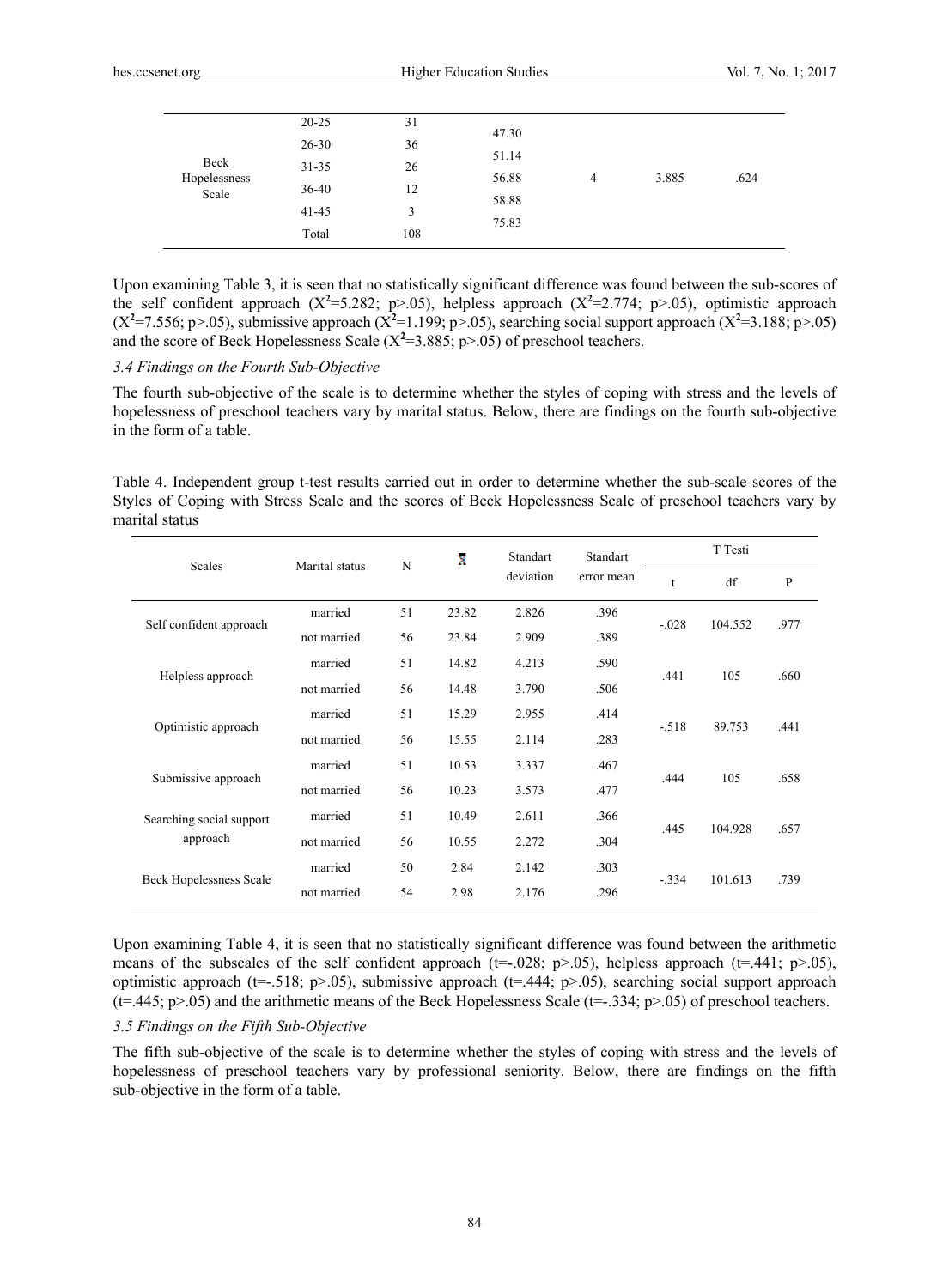| Table 5. Results of the Kruskal Wallis-H Test carried out in order to determine whether the sub-scale scores of |
|-----------------------------------------------------------------------------------------------------------------|
| the the Styles of Coping with Stress Scale and the scores of Beck Hopelessness Scale of preschool teachers vary |
| by professional seniority                                                                                       |

| Scales                     | Professional<br>seniority | N              | Mean rank | df | $\mathbf{X}^2$ | ${\bf P}$ |
|----------------------------|---------------------------|----------------|-----------|----|----------------|-----------|
|                            | $1-5$ year                | 42             | 61.37     |    |                |           |
|                            | $6-10$ year               | 39             | 46.31     |    |                |           |
| Self confident<br>approach | $11-15$ year              | 21             | 50.19     | 3  | 5.292          | .152      |
|                            | 16-20 year                | $\overline{4}$ | 58.38     |    |                |           |
|                            | Total                     | 106            |           |    |                |           |
|                            | $1-5$ year                | 42             | 51.98     |    |                |           |
|                            | $6-10$ year               | 39             | 49.18     |    |                |           |
| Helpless<br>approach       | 11-15 year                | 21             | 61.43     | 3  | 3.445          | .328      |
|                            | 16-20 year                | $\overline{4}$ | 70.00     |    |                |           |
|                            | Total                     | 106            |           |    |                |           |
|                            | $1-5$ year                | 42             | 53.60     |    |                |           |
|                            | $6-10$ year               | 39             | 54.90     |    |                |           |
| Optimistic<br>approach     | 11-15 year                | 21             | 54.67     | 3  | 1.976          | .577      |
|                            | 16-20 year                | $\overline{4}$ | 32.75     |    |                |           |
|                            | Total                     | 106            |           |    |                |           |
|                            | 1-5 year                  | 42             | 53.02     |    |                |           |
| Submissive                 | $6-10$ year               | 39             | 50.65     |    |                | .705      |
| approach                   | $11-15$ year              | 21             | 57.26     | 3  | 1.400          |           |
|                            | 16-20 year                | $\overline{4}$ | 66.50     |    |                |           |
|                            | Total                     | 106            |           |    |                |           |
|                            | $1-5$ year                | 42             | 60.15     |    |                |           |
| Searching social           | $6-10$ year               | 39             | 48.88     |    |                |           |
| support                    | $11-15$ year              | 21             | 47.05     | 3  | 4.196          | .241      |
| approach                   | $16-20$ year              | $\overline{4}$ | 62.50     |    |                |           |
|                            | Total                     | 106            |           |    |                |           |
|                            | $1-5$ year                | 42             | 50,39     |    |                |           |
| Beck                       | $6-10$ year               | 39             | 51,76     |    | ,497           |           |
| Hopelessness               | 11-15 year                | 21             | 54,17     | 3  |                | ,919      |
| Scale                      | 16-20 year                | $\overline{4}$ | 59,38     |    |                |           |
|                            | Total                     | 106            |           |    |                |           |

Upon examining Table 5, it is seen that no statistically significant difference was found between the sub-scores of the self confident approach  $(X^2=5.292; p>0.05)$ , helpless approach  $(X^2=3.445; p>0.05)$ , optimistic approach ( $X^2$ =1.976; p>.05), submissive approach ( $X^2$ =1.400; p>.05), searching social support approach ( $X^2$ =4.196; p>.05), and the score of Beck Hopelessness Scale  $(X^2 = .497; p > .05)$  of preschool teachers.

#### *3.6 Findings on the Sixth Sub-Objective*

The sixth sub-objective of the scale is to determine whether the styles of coping with stress and the levels of hopelessness of preschool teachers vary by the number of children they have. Below, there are findings on the sixth sub-objective in the form of a table.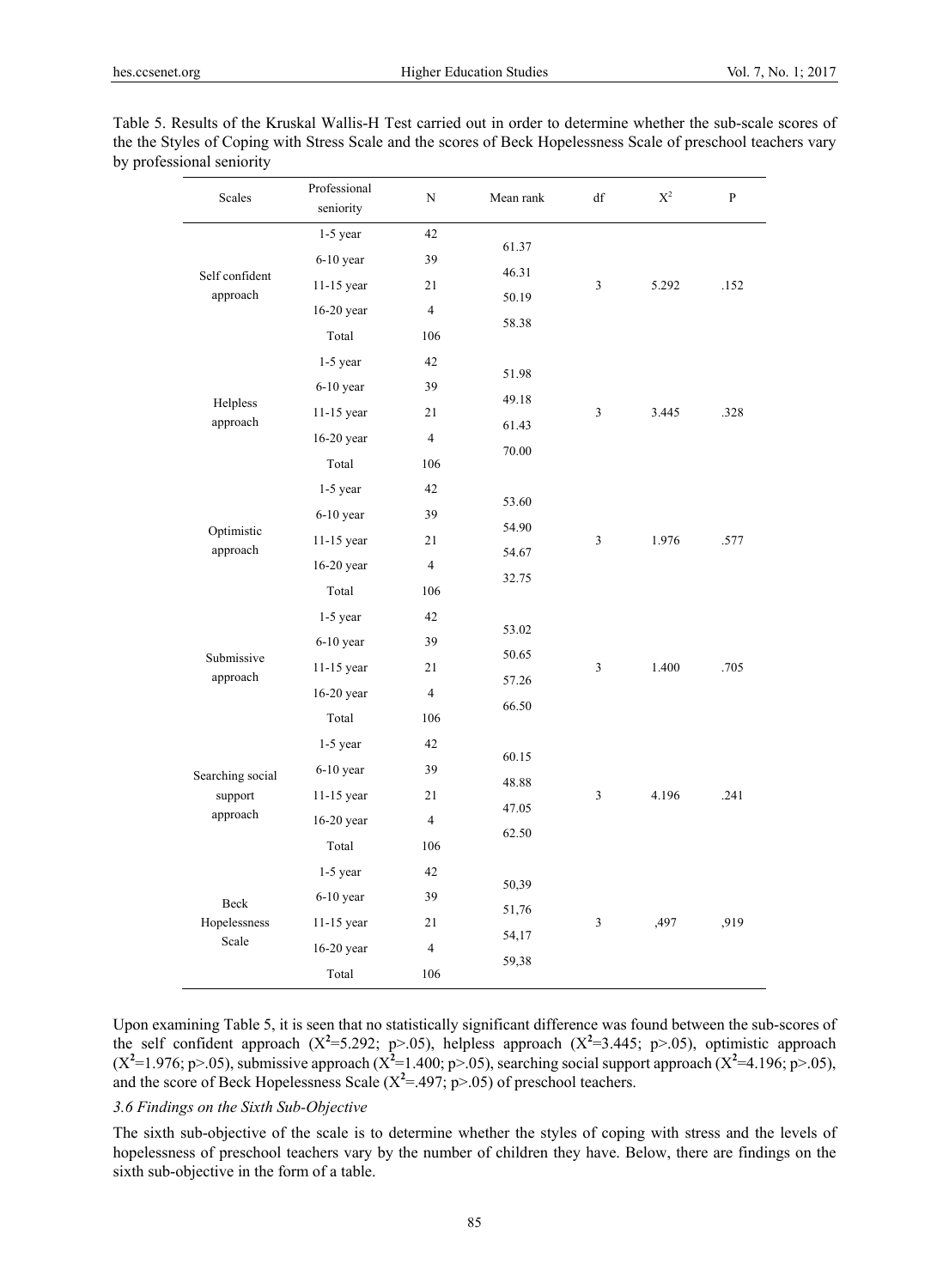| <b>Scales</b>              | The number of<br>children they have | ${\bf N}$      | Mean rank      | df         | $\mathbf{X}^2$ | $\mathbf{P}$ |  |
|----------------------------|-------------------------------------|----------------|----------------|------------|----------------|--------------|--|
|                            | $\boldsymbol{0}$                    | 45             | 45.66          |            |                |              |  |
|                            | $\mathbf{1}$                        | 21             | 35.88          |            |                |              |  |
| Self confident<br>approach | $\sqrt{2}$                          | 13             | 41.58          | $\sqrt{3}$ | 5.481          | .140         |  |
|                            | $\mathfrak{Z}$                      | $\mathfrak{Z}$ | 18.17          |            |                |              |  |
|                            | Total                               | 82             |                |            |                |              |  |
|                            | $\boldsymbol{0}$                    | 45             |                |            |                |              |  |
|                            | $\mathbf{1}$                        | 21             | 42.34          |            |                |              |  |
| Helpless<br>approach       | $\overline{2}$                      | 13             | 43.43<br>32.54 | 3          | 2.906          | .406         |  |
|                            | $\mathfrak{Z}$                      | $\overline{3}$ | 54.17          |            |                |              |  |
|                            | Total                               | 82             |                |            |                |              |  |
|                            | $\mathbf{0}$                        | 45             | 44.88          |            | 6.403          |              |  |
|                            | $\mathbf{1}$                        | 21             | 39.00          | 3          |                |              |  |
| Optimistic<br>approach     | $\sqrt{2}$                          | 13             | 41.04          |            |                | .094         |  |
|                            | $\mathfrak z$                       | $\mathfrak{Z}$ | 10.33          |            |                |              |  |
|                            | Total                               | 82             |                |            |                |              |  |
|                            | $\mathbf{0}$                        | 45             | 53.02          | 3          | ,248           |              |  |
| Submissive                 | $\mathbf{1}$                        | 21             | 50.65          |            |                | ,969         |  |
| approach                   | $\overline{2}$                      | 13             | 57.26          |            |                |              |  |
|                            | $\mathfrak z$                       | $\mathfrak{Z}$ | 66.50          |            |                |              |  |
|                            | Total                               | 82             |                |            |                |              |  |
|                            | $\mathbf{0}$                        | 45             | 45,96          |            |                |              |  |
| Searching social           | $\mathbf{1}$                        | 21             | 29,55          |            |                |              |  |
| support                    | $\sqrt{2}$                          | 13             | 44,00          | 3          | 7,350          | ,062         |  |
| approach                   | $\overline{\mathbf{3}}$             | $\mathfrak{Z}$ | 47,50          |            |                |              |  |
|                            | Total                               | 82             |                |            |                |              |  |
|                            | $\boldsymbol{0}$                    | 45             | 40.30          |            |                |              |  |
| Beck                       | $\mathbf{1}$                        | 21             | 41.60          |            |                |              |  |
| Hopelessness<br>Scale      | $\overline{2}$                      | 13             | 37.12          | 3          | .915           | .822         |  |
|                            | $\overline{\mathbf{3}}$             | $\mathfrak z$  | 50.33          |            |                |              |  |
|                            | Total                               | 82             |                |            |                |              |  |

Table 6. Results of the Kruskal Wallis-H Test carried out in order to determine whether the sub-scale scores of the Styles of Coping with Stress Scale and the scores of Beck Hopelessness Scale of preschool teachers vary by the number of children they have

Upon examining Table 6, it is seen that no statistically significant difference was found between the sub-scores of the self confident approach  $(X^2=5.481; p>0.05)$ , helpless approach  $(X^2=2.906; p>0.05)$ , optimistic approach  $(X^2=6.403; p>0.05)$ , submissive approach  $(X^2=248; p>0.05)$ , searching social support approach  $(X^2=7.350; p>0.05)$ , and the score of Beck Hopelessness Scale  $(X^2 = 915, p > .05)$  of preschool teachers.

# *3.7 Findings on the Seventh Sub-Objective*

The seventh sub-objective of the scale is to determine whether the styles of coping with stress and the levels of hopelessness of preschool teachers vary by the level of income. Below, there are findings on the seventh sub-objective in the form of a table.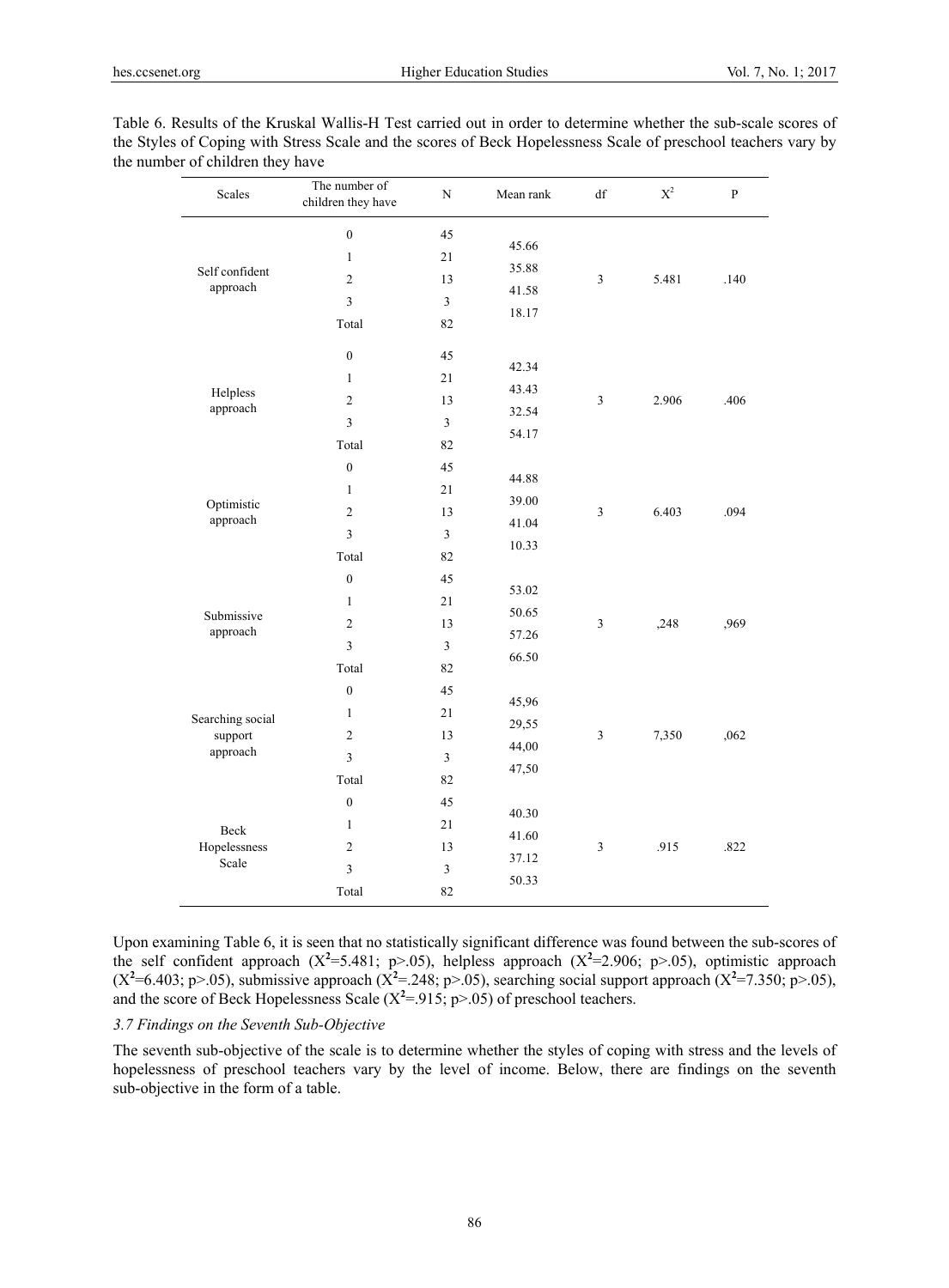| Table 7. Results of the Kruskal Wallis-H Test carried out in order to determine whether the sub-scale scores of |
|-----------------------------------------------------------------------------------------------------------------|
| the the Styles of Coping with Stress Scale and the scores of Beck Hopelessness Scale of preschool teachers vary |
| by the level of income                                                                                          |

| Scales                                  | Level of income                | $\mathbf N$                       | Mean rank               | df             | $X^2$ | $\overline{P}$ |
|-----------------------------------------|--------------------------------|-----------------------------------|-------------------------|----------------|-------|----------------|
| Self confident<br>approach              | low<br>medium<br>high<br>Total | 18<br>83<br>$\mathbf{2}$<br>103   | 51.08<br>51.68<br>73.50 | $\overline{2}$ | 1.075 | .584           |
| Helpless<br>approach                    | low<br>medium<br>high<br>Total | 18<br>83<br>$\overline{c}$<br>103 | 42.89<br>54.16<br>44.25 | $\overline{c}$ | 2.259 | .323           |
| Optimistic<br>approach                  | low<br>medium<br>high<br>Total | 18<br>83<br>$\overline{c}$<br>103 | 60.61<br>51.03<br>14.75 | $\overline{2}$ | 4.790 | .091           |
| Submissive<br>approach                  | low<br>medium<br>high<br>Total | 18<br>83<br>$\overline{2}$<br>103 | 50.44<br>52.48<br>46.00 | $\sqrt{2}$     | ,154  | ,926           |
| Searching social<br>support<br>approach | low<br>medium<br>high<br>Total | 18<br>83<br>$\overline{2}$<br>103 | 45.64<br>53.27<br>56.75 | $\overline{2}$ | 1.036 | .596           |
| Beck<br>Hopelessness<br>Scale           | low<br>medium<br>high<br>Total | 18<br>83<br>$\overline{c}$<br>103 | 47.26<br>51.91<br>21.00 | $\overline{2}$ | 2.580 | .275           |

Upon examining Table 7, it is seen that no statistically significant difference was found between the sub-scores of the self confident approach  $(X^2=1.075; p>0.05)$ , helpless approach  $(X^2=2.259; p>0.05)$ , optimistic approach  $(X^2=4.790; p>0.05)$ , submissive approach  $(X^2=154; p>0.05)$ , searching social support approach  $(X^2=1.036; p>0.05)$ , and the score of Beck Hopelessness Scale  $(X^2=2.580; p>0.05)$  of preschool teachers.

## *3.8 Findings on the Eight Sub-Objective*

The eighth sub-objective of the scale is to determine whether the styles of coping with stress and the levels of hopelessness of preschool teachers vary by marital status. Below, there are findings on the eighth sub-objective in the form of a table.

Table 8. Independent group t-test results carried out in order to determine whether the sub-scale scores of the the Styles of Coping with Stress Scale and the scores of Beck Hopelessness Scale of preschool teachers vary by the school type that they work in

| <b>Scales</b>           | School type<br>N |    | X     | Standart  | Standart   | T Test  |         |      |
|-------------------------|------------------|----|-------|-----------|------------|---------|---------|------|
|                         |                  |    |       | deviation | error mean |         | df      |      |
| Self confident approach | <b>State</b>     | 49 | 23.69 | 2.945     | .421       | $-.304$ | 101,079 | ,762 |
|                         | Private          | 59 | 23.86 | 2.849     | .371       |         |         |      |
| Helpless approach       | <b>State</b>     | 49 | 14.80 | 3.989     | .570       | .194    | 106     | .846 |

87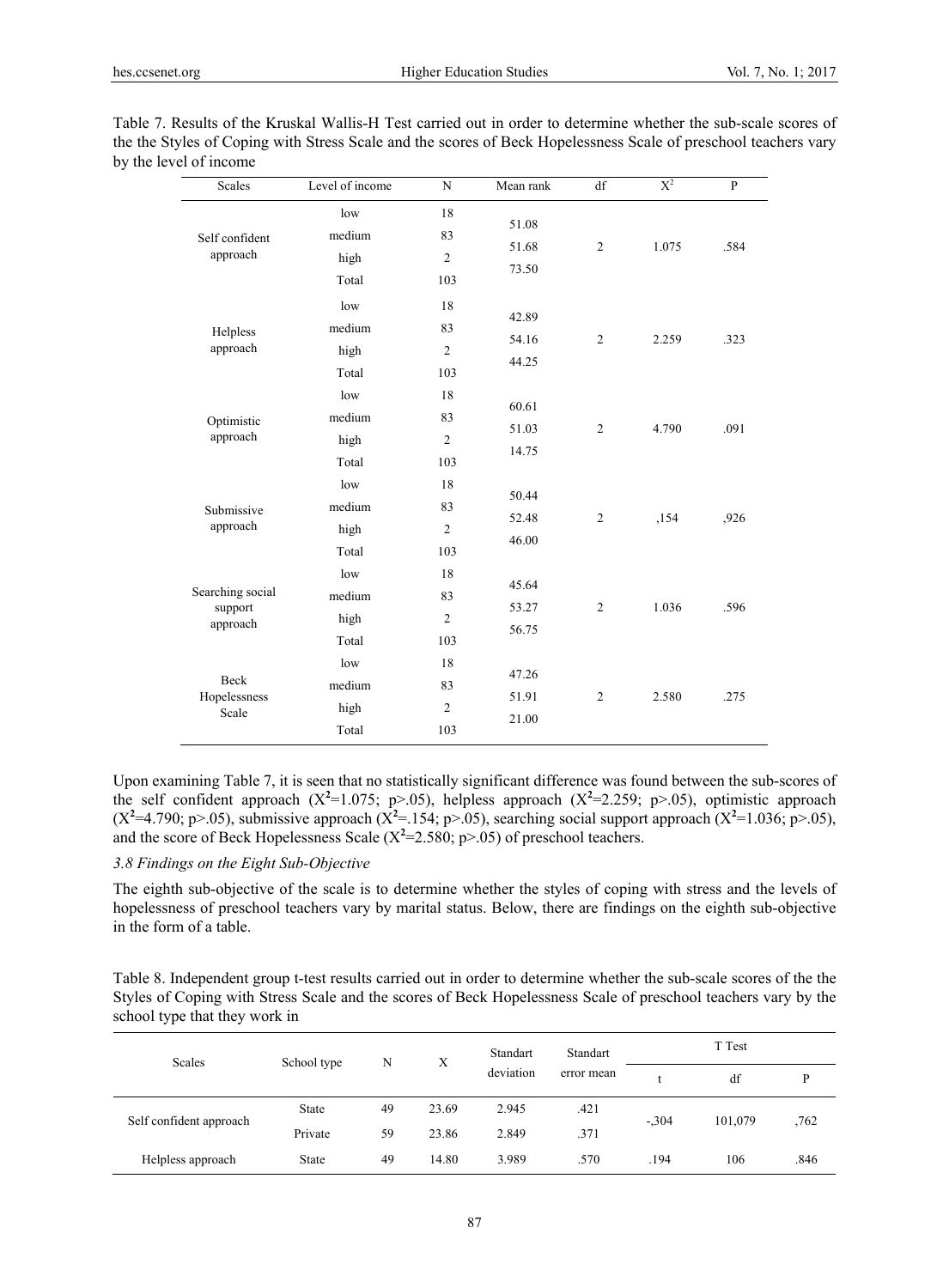|                                      | Private      | 59 | 14.64 | 4.089 | .532 |          |         |      |
|--------------------------------------|--------------|----|-------|-------|------|----------|---------|------|
| Optimistic approach                  | <b>State</b> | 49 | 15.00 | 2.828 | .404 | $-1.199$ | 97.840  | .234 |
|                                      | Private      | 59 | 15.63 | 2.552 | .332 |          |         |      |
| Submissive approach                  | <b>State</b> | 49 | 10.06 | 3.262 | .466 | $-.885$  | 105.034 | .378 |
|                                      | Private      | 59 | 10.64 | 3.576 | .466 |          |         |      |
| Searching social support<br>approach | <b>State</b> | 49 | 10.06 | 2.240 | .320 | $-1.849$ | 106     | .067 |
|                                      | Private      | 59 | 10.92 | 2.507 | .326 |          |         |      |
| <b>Beck Hopelessness Scale</b>       | <b>State</b> | 46 | 3.17  | 2.360 | .348 | .767     | 92.568  | .445 |
|                                      | Private      | 59 | 2.83  | 2.167 | .282 |          |         |      |

Upon examining Table 8, it is seen that no statistically significant difference was found between the arithmetic means of the subscales of the self confident approach ( $t=-304$ ;  $p>0.05$ ), helpless approach ( $t=194$ ;  $p>0.05$ ), optimistic approach ( $t=1.199$ ; p $>0.05$ ), submissive approach ( $t=-.885$ ; p $>0.05$ ), searching social support approach  $(t=1.849; p>0.05)$  and the arithmetic means of the Beck Hopelessness Scale  $(t=767; p>0.05)$  of preschool teachers.

#### **4. Results and Discussion**

The research results are presented below in the light of the findings obtained in the research.

It was identified as a result of the study that the most used sytle by preschool teachers to cope with stress is the self-confident approach and the least used style is the submissive approach. There are findings supporting that result in the literature (Kaya et al., 2007; Gürdil, 2007; Kılınç, Recepoğlu, & Koşar, 2015; Duman, 2016). Differently from this, it was concluded in the study conducted by Ergin, Uzun and Bozkurt (2014), and Erdem (2015) that the participants used the self-confident approach at most and used the searching social support approach at least. It was identified in the study conducted by Özdemir, Kaya and Recepoğlu (2011) that the participants preferred the searching social support and self-confident approaches more in coping with stress. The differences in the findings of the study can be explained by the fact that sampling groups are different and there are different factors identifying the style of coping with stress for each individual.

It was identified as a result of the study that as the preference rates of the self-confident approach and optimistic approach in coping with stress of preschool teachers increase, the level of hopelessness decreases; as the preference rates of the helpless approach increase, the levels of hopelessness increase. The self-confident approach is a type of approach in which the individual wants to fight against a stressful situation, believes in himself/herself and feels strong. The optimistic approach is the approach in which the individual exhibits an optimistic attitude in which he/she controls himself/herself regarding the stressful situation and approaches events reasonably. In this regard, it is an expected result that as the individuals' preference rates of the self-confident approach and optimistic approach in coping with stress increase, the levels of hopelessness decrease. The hopeless approach indicates that the individual loses faith in that he/she can manage the process in a stressful situation, sees himself/herself as the reason for negativities experienced and fails to find a solution for the problem. This increases the level of hopelessness of individuals.

According to another result obtained from the study, the styles of coping with stress and the levels of hopelessness of preschool teachers do not vary by age. There are many studies that support the research findings in the related literature and conclude that there is not a significant difference between the styles of coping with stress of the participants by the age variable (Çağlayan et al., 2010; Taşğın & Çağlayan, 2011; Yurtsever, 2009; Çağlayan et al., 2008; Yaşar, 2008; Ceylan, 2005; Temiz, 2006; Tural, 1994). Similarly, according to the result obtained from the studies conducted by Yıldırım (2007), Kiziroğlu (2012), Dünyaoğlulları (2011), Uçaroğlu (2013), and Galioğlu (2014), the levels of hopelessness do not vary by age. The results obtained from the mentioned studies indicate that age is not among the factors determining the states of hope and coping with stress of individuals. This situation can be interpreted as the fact that the life experiences of individuals have a more determining role in hope and coping with stress when compared to age.

According to the result obtained from the study, the styles of coping with stress of preschool teachers do not vary by marital status, professional seniority, the number of children they have, the level of income and the school type that they work in. There is not a study related to these variables in the related literature.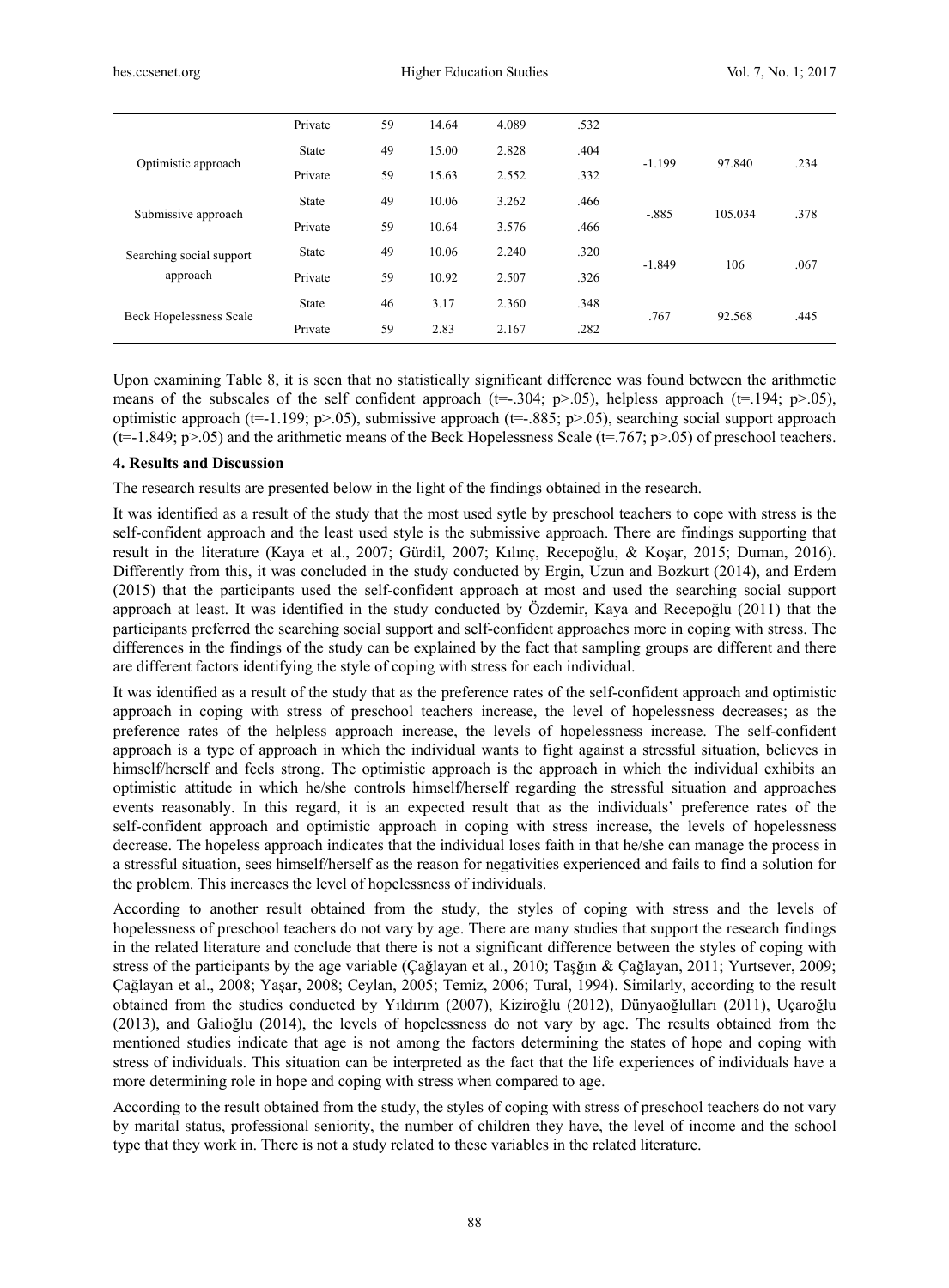According to the result obtained from the study, the levels of hopelessness of preschool teachers do not vary by the marital status. The findings of the study conducted by Yıldırım (2007), Kiziroğlu (2012) and Yıldırım (2015) also support this result. This situation can be interpreted as the fact that situations such as marriage and divorce do not play a determining role on the individual in terms of hopelessness.

With regard to another result of the study, the levels of hopelessness of preschool teachers do not vary by the professional seniority. There are studies (Yıldırım, 2007; Kiziroğlu, 2012; Yıldırım, 2015) supporting this finding in the related literature. Unlike this, in the study conducted by Taner (2008), the teachers' levels of hopelessness vary by the professional seniority. This situation can be interpreted as the fact that increasing professional and life experiences together with professional seniority can be determining on hope.

According to the result of the study, the levels of hopelessness of preschool teachers do not vary by the number of children they have. On the one hand, having children increases the responsibilities and life burdens of individuals, on the other hand, it increases their joy of life and hopes and expectations of the future. Thus, it is possible to say that having children has a balancing role in the hopes of individuals.

With regard to another result acquired from the study, the levels of hopelessness of preschool teachers do not vary by the school type that they work in. Yıldırım (2007) concluded in his study conducted to examine the relationship between the level of exhaustion and hopelessness in nursery teachers that the levels of hopelessness of the teachers do not vary by the school type that they work in.

According to the results of the study, the levels of hopelessness of preschool teachers do not vary by the level of income. The studies conducted by Dünyaoğulları (2011) and Dinçer (2013) support this finding. Different findings were obtained from the studies conducted by Kiziroğlu (2012), Ottekin (2009) and Vahapoğlu (2013). Accordingly, as the level of income of individuals decreases, their levels of hopelessness increase. The level of income is seen as a guarantee of the future in the individuals' lives. Therefore, there is an expectation that the level of income is high to look at the future with hope.

#### **References**

- Abel, M. H., & Sewell, J. (1999). Stress and burnout in rural and urban secondary school teachers. *The Journal of Educational Research*, *92*(5), 287-292. https://doi.org/10.1080/00220679909597608
- Abela, J. R. Z., & Seligman, M. E. P. (2000). The hopelessness theory of depression: A test of the diathesis-stress component in the inter-personal and achievement domains. *Cognitive Therapy and Research*, *24*(4), 361-378. https://doi.org/10.1023/A:1005571518032
- Abramson, L. Y., Metalsky, G. I., & Alloy, L. B. (1989). Hopelessness depression: A theory based subtype of depression. *Psychology Rev*, *96*, 358-372. https://doi.org/10.1037/0033-295X.96.2.358
- Albertsen, K., Nielsen, M. L., & Borg, V. (2001). The Danish psychosocial work environment and symptoms of stress: The main, mediating and moderating role of sense of coherence. *Work and Stress*, *15*(3), 241-253. https://doi.org/10.1080/02678370110066562
- Arikewuyo, M. O. (2004). Stress management strategies of secondary school teachers in Nigeria. *Educational Research*, *46*(2), 195-207. https://doi.org/10.1080/0013188042000222467
- Aslan, H., & Çeçen, A. R. (2007). Ortaöğretim kurumlarında görev yapan öğretmenlerin cinsiyetlerine ve öğrenilmiş güçlülük düzeylerine göre mizah tarzlarının incelenmesi. *Çukurova Üniversitesi Sosyal Bilimler Enstitüsü Dergisi*, *16*(2), 1-14.
- Austin, V., Shah, S., & Muncer, S. (2005). Teacher stress and coping strategies used to reduce stress. *Occupational Therapy International*, *12*(2), 63-80. https://doi.org/10.1002/oti.16
- Azeem, S. M. (2010). Personality hardiness, job involvement and job burnout among teachers. *International Journal of Vocational and Technical Education*, *2*(3), 36-40.
- Barutçugil, İ. (2002). *Performans yönetimi*. İstanbul, Turkey: Kariyer Yayınları.
- Beck, A. T., Lester, D., & Trexler, M. (1974). The Hopelessness Scale. *Journal of Consulting and Clinical Psychology*, *42*, 861-874. https://doi.org/10.1037/h0037562
- Burchielli, R., & Bartram, T. (2006). Like an iceberg floating alone: A case study of teacher stress at a Victorian primary school. *Australian Journal of Education*, *50*(3), 312-327. https://doi.org/10.1177/000494410605000307
- Cemaloğlu, N. (2007). Örgütlerin kaçınılmaz sorunu: Yıldırma. *Bilig*, *42*, 111-126.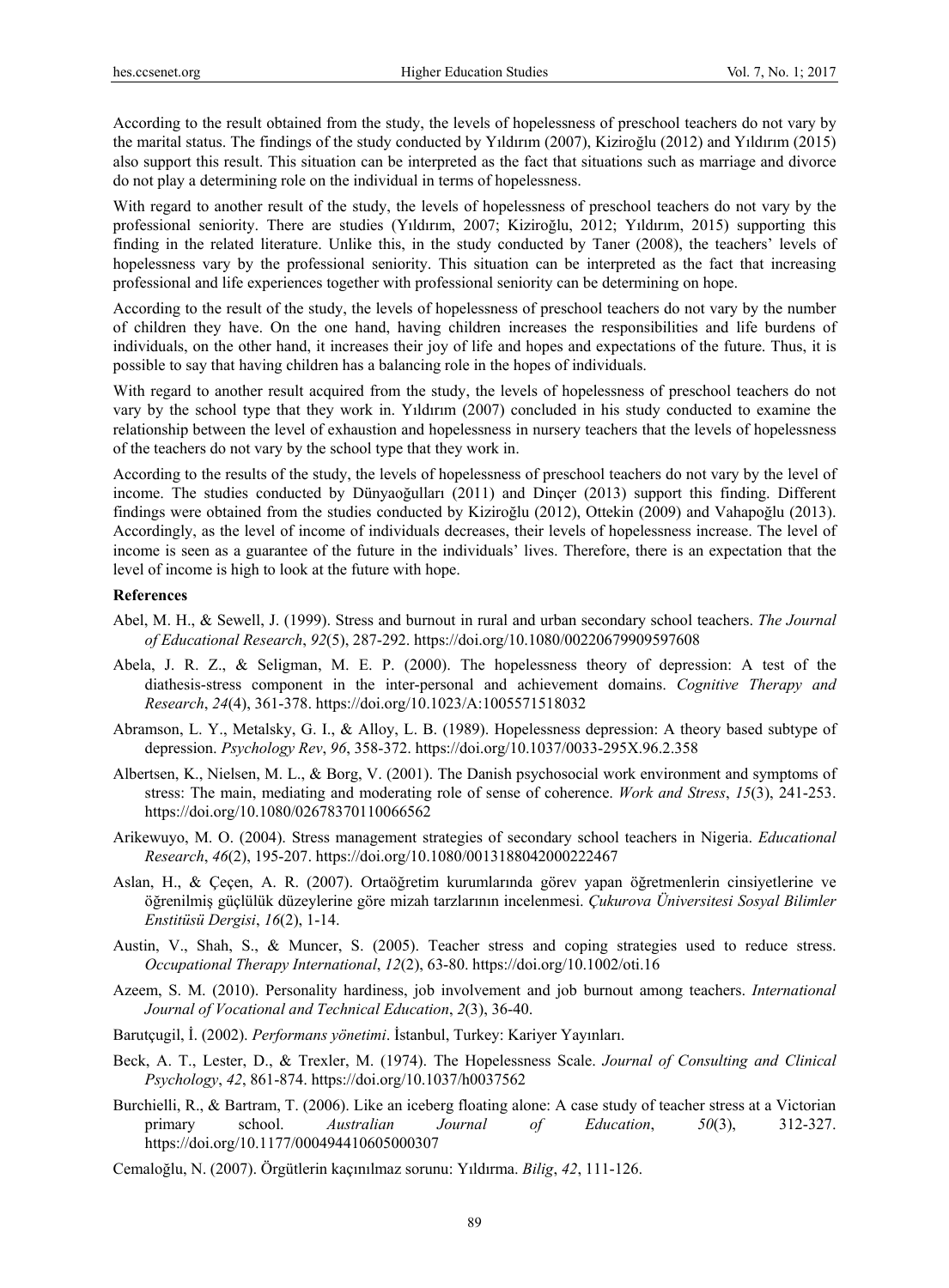- Ceylan, M. (2005). *Stresle başa çıkmada bilişsel stratejilerin kullanılmasında cinsiyet ve kişilik değişkeninin etkisi* (Unpublished master's thesis). Ege University, İzmir, Turkey.
- Chan, D. W. (2002). Stress, self-efficacy, social support, and psychological distress among prospective Chinese teachers in Hong Kong. *Educational Psychology*, *22*(5), 557-569. https://doi.org/10.1080/0144341022000023635
- Chan, D. W. (2003). Hardiness and its role in the stres-burnout relationship among prospective Chinese teachers in Hong Kong. *Teaching and Teacher Education*, *19*, 381-395. https://doi.org/10.1016/S0742-051X(03)00023-4
- Chan, K. W. (2003). Multiple intelligences and perceived self-efficacy among Chinese secondary school teachers in Hong Kong. *Educational Psychology*, *23*(5), 521-533. https://doi.org/10.1080/0144341032000123778
- Chang, E. C., D'Zurilla, T. J., & Maydeu-Olivares, A. (1994). Assesing the dimensionality of optimism and pessimism using multimeasure approach. *Cognitive Therapy and Research*, *18*(2), 143-160. https://doi.org/10.1007/BF02357221
- Courtney, E. A., Johnson, J. G., & Alloy, L. B. (2008). Associations of childhood maltreatment with hopelessness and depression among adolescent primary care patients. *International Journal of Cognitive Therapy*, *1*(1), 4-17. https://doi.org/10.1521/ijct.2008.1.1.4
- Çağlayan, H. S., Çetin, M. Ç., & Şirin, E. F. (2008). Designating the coping with stress level of the high school students that sport. In *10th International Sport Sciences Congress, October 23-25, Poster Presentation*s (pp. 479-482). Bolu, Turkey.
- Çağlayan, H. S., Çetin, M. Ç., Yıldırım, Y., & Yıldız, Ö. (2010). Investigation of coping with the stress styles' of physical education and sport school special ability test participating candidates. In *11th International Sport Sciences Congress. November 10-12, Oral Presentations* (pp. 58-60). Antalya, Turkey.
- Çelikel, F. Ç., & Erkorkmaz, Ü. (2008). Üniversite öğrencilerinde depresif belirtiler ve umutsuzluk düzeyleri ile ilişkili etmenler. *Nöropsikiyatri Arşivi*, *45*, 122-129.
- Çövener-Özçelik, Ç., Aktaş, E., & Ocakçı, A. F. (2014). Impact of choosing a profession on hopelessness level of first year university students. *Journal of Marmara University Institute of Health Sciences*, *4*(1), 10-16.
- D'Zurilla T. J., Chang E. C., Nottingham E. J., & Faccini, L. (1998). Social problem solving deficits and hopelessness, depression and suicidal risk in college students and psychiatric impatients. *Journal of Clinical Psychology*, *54*, 1091-1107. https://doi.org/10.1002/(SICI)1097-4679(199812)54:8<1091::AID-JCLP9>3.0.CO;2-J
- Deniz, M. E., & Yılmaz, E. (2005). Üniversite öğrencilerinin duygusal zeka ve stresle başa çıkma stilleri arasındaki ilişkinin incelenmesi. *Türk Psikolojik Danışma ve Rehberlik Dergisi*, *3*(25), 17-26.
- Dick, R. V., & Wagner, U. (2001). Stress and strain in teaching: A structural equation approach. *British Journal of Educational Psychology*, *71*, 243-259. https://doi.org/10.1348/000709901158505
- Dilbaz, N., & Seber, G. (1993). Umutsuzluk Kavramı: Depresyon ve İntiharda Önemi. *Kriz Dergisi*, *1*(3), 134-138.
- Dinçer, B. (2013). *İlköğretim matematik öğretmen adaylarının mesleğe karşı tutum, algı ve umutsuzluk düzeylerinin incelenmesi* (Unpublished master's thesis). Dokuz Eylül University, İzmir, Turkey.
- Doğan, F. (2008). *Sınıf öğretmenlerinin stres kaynakları ve baş etme yoları (Kilis ili örneği)* (Unpublished master's thesis). Gazi University, Ankara, Turkey.
- Duman, S. (2016). *Üniversite öğrencilerinde öznel iyi oluş ve benlik saygısının stresle başa çıkma tarzlarıyla ilişkisinin incelenmesi* (Unpublished master's thesis). Beykent University, İstanbul, Turkey.
- Duman, S., Taşğın, Ö., & Özdağ, S. (2009). Beden eğitimi ve spor yüksekokulu spor yöneticiliği bölümünde okuyan öğrencilerin umutsuzluk düzeylerinin incelenmesi. *Selçuk Üniversitesi Beden Eğitimi ve Spor Bilim Dergisi*, *11*(3), 27-32.
- Durak, A. (1993). *Beck Umutsuzluk Ölçeği'nin geçerliği üzerine bir çalışma* (Master's thesis). Ankara University, Ankara, Turkey.
- Durna, U. (2006). Üniversite öğrencilerinin stres düzeylerinin bazı değişkenler açısından incelenmesi. *İktisadi ve İdari Bilimler Dergisi*, *20*(1), 319-343.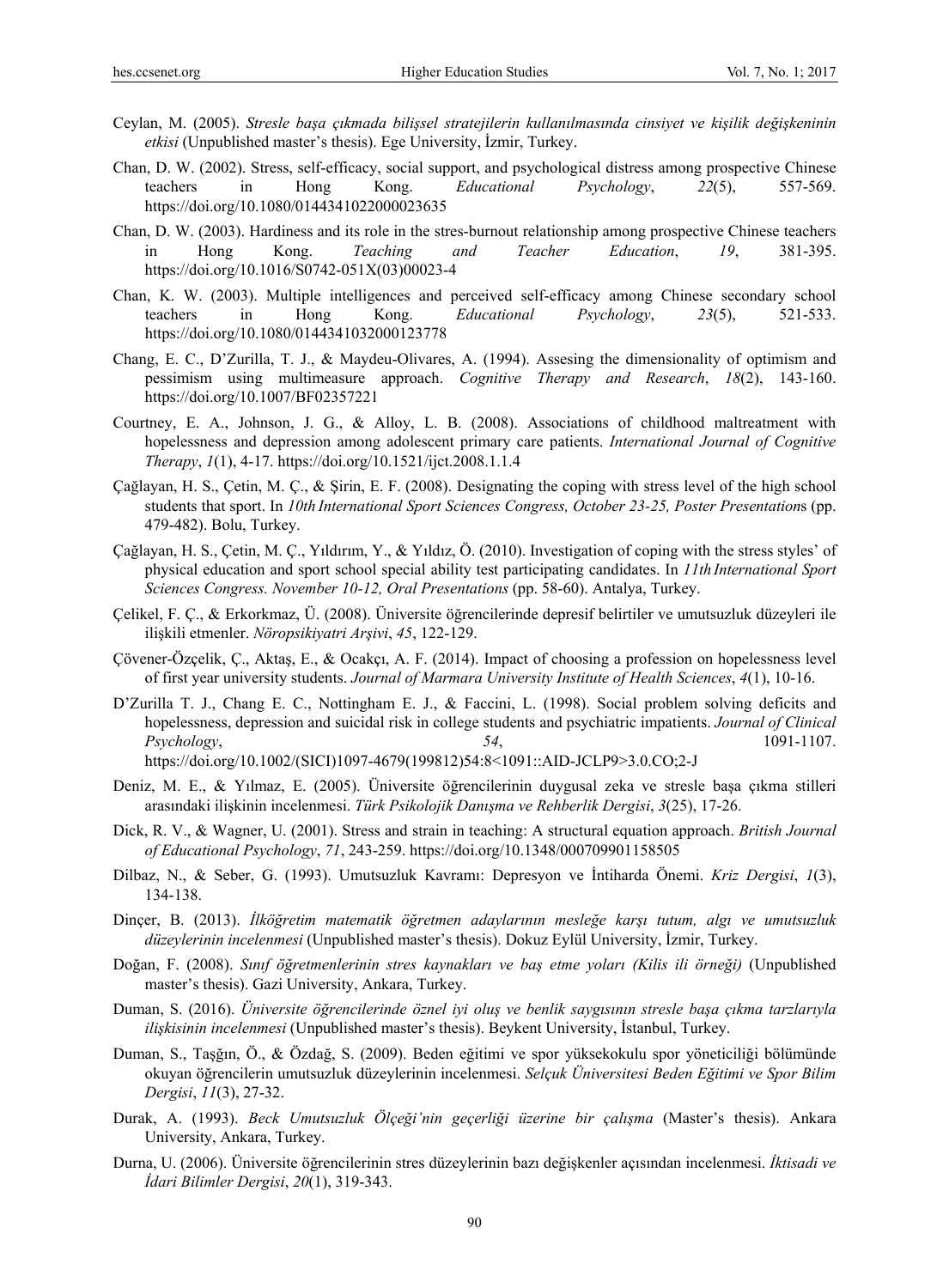- Dünyaoğlulları, Ö. (2011). *Üniversite son sınıf öğrencilerinin kendilerini gerçekleştirme engelleriyle genel erteleme eğilimi ve umutsuzluk düzeyleri arasındaki ilişkinin incelenmesi* (Unpublished master's thesis). Dokuz Eylül University, İzmir, Turkey.
- Erçetin, Ş. Ş., Hamedoğlu, M. A., & Çelik, S. (2006). Mobbing in primary schools: A case study for Hendek country, Sakarya. *World Applied Sciences Journal*, *3*(6), 945-955.
- Erdem, Ç. (2015). *Aile ve Sosyal Politikalar Bakanlığı İl Müdürlüğüne müracaat eden eğitim düzeyi ve gelir seviyesi düşük bireylerde bağlanma stillerinin umutsuzluk düzeyleri ve stresle başa çıkma tarzları arasındaki ilişki* (Unpublished master's thesis). İstanbul Arel University, İstanbul, Turkey.
- Erdoğdu, Y. (2013). Kişisel ve sosyal uyum düzeylerinin öğretmen adaylarının umutsuzluk düzeylerini yordaması. *Journal of Research in Education and Teaching*, *1*(2), 123-134.
- Ergin, A., Uzun, S. U., & Bozkurt, A. İ. (2014). Tıp fakültesi öğrencilerinde stresle başa çıkma yöntemleri ve bu yöntemlerin sosyodemografik özelliklerle ilişkisi. *Fırat Tıp Dergisi*, *19*(1), 31-37.
- Folkman, S., & Lazarus, R. S. (1980). An analysis of coping in a middle aged community. *Journal of Health and Social Behavior*, *21*, 219-239. https://doi.org/10.2307/2136617
- Galioğlu, C. (2014). *Beliren yetişkinlerin yalnızlık ve umutsuzluk düzeyleri ile aile işlevleri arasındaki ilişki*  (Unpublished master's thesis). Mersin University, Mersin, Turkey.
- Gençay, S., & Gençay, Ö. A. (2011). A comparison of the life satisfaction and hopelessness levels of teacher candidates in Turkey. *Educational Research and Reviews*, *6*(2), 182-186.
- Gençöz, F., Vatan, S., & Lester, D. (2006). Umutsuzluk, Çaresizlik ve Talihsizlik Ölçeği'nin Türk örnekleminde güvenirlik ve geçerlik çalışması. *Kriz Dergisi*, *14*(1), 21-29. https://doi.org/10.1501/Kriz\_0000000244
- Gökçakan Z., & Gökçakan, N. (1998). Öğretmen adaylarında depresyon. VII. Ulusal Eğitim Bilimleri Kongresi. *Selçuk Üniversitesi Eğitim Fakültesi Eğitim Bilimleri Bölümü Yayınları*, *1*, 271-274.
- Güçlü, N. (2001). Stres yönetimi. *Gazi Üniversitesi Gazi Eğitim Fakültesi Dergisi*, *21*(1), 91-109.
- Gürdil, G. (2007). *Üniversite öğrencilerinde travma yaşantısı, stresle başa çıkma tarzları ve iç-dış kontrol odağı inancı ile riskli alkol kullanımı arasındaki ilişki* (Unpublished master's thesis). Hacettepe University, Ankara, Turkey.
- Karasar, N. (1999). *Bilimsel araştırma yöntemi*. Ankara, Turkey: Nobel Yayıncılık.
- Kaya, M., Genç, M., Kaya, B., & Pehlivan, E. (2007). Tıp fakültesi ve sağlık yüksekokulu öğrencilerinde depresif belirti yaygınlığı, stresle başa çıkma tarzları ve etkileyen faktörler. *Türk Psikiyatri Dergisi*, *18*, 137-146.
- Kemer, G., & Atik, K. (2005). Kırsal ve il merkezinde yaşayan lise öğrencilerinin umut düzeylerinin aileden algılanan sosyal destek düzeyine göre karşılaştırılması. *Marmara Üniversitesi Atatürk Eğitim Fakültesi Eğitim Bilimleri Dergisi*, *21*, 161-168.
- Kılınç, A. Ç., Recepoğlu, E., & Koşar, S. (2015). Examining primary school teachers' coping styles with stress according to different variables. *PEGEM Journal of Education and Instruction*, *5*(1), 1-14.
- Kiziroğlu, M. (2012). *Sınıf öğretmenlerinin sosyodemografik özelliklere göre umutsuzluk düzeyleri* (Unpublished master's thesis). Atatürk University, Erzurum, Turkey.
- Kyriacou, C. (2001). Teacher stress: Directions for future research. *Educational Review*, *53*(1), 27-35. https://doi.org/10.1080/00131910120033628
- Macnab, F. (1985). *Coping: Skills, strategies, resources, resilience*. Melbourne: Hill of Content.
- Maddi, S. R., & Khoshaba, D. M. (1994). Hardiness and mental health. *Journal of Personality Assessment*, *63*(2), 265-274. https://doi.org/10.1207/s15327752jpa6302\_6
- Maddi, S. R., Harvey, R. H., Khoshaba, D. M., Lu, J. L., Persico, M., & Brow, M. (2006). The personality construct of hardiness, III: Relationships with repression, innovativeness, authoritarianism, and performance. *Journal of Personality*, *74*(2), 575-598. https://doi.org/10.1111/j.1467-6494.2006.00385.x
- Mearns, J., & Cain, J. E. (2003). Relationships between teachers' occupational stress and their burnout and distress: Roles of coping ad negative mood regulation expectancies. *Anxiety, Stress and Coping*, *16*(1), 71-82. https://doi.org/10.1080/1061580021000057040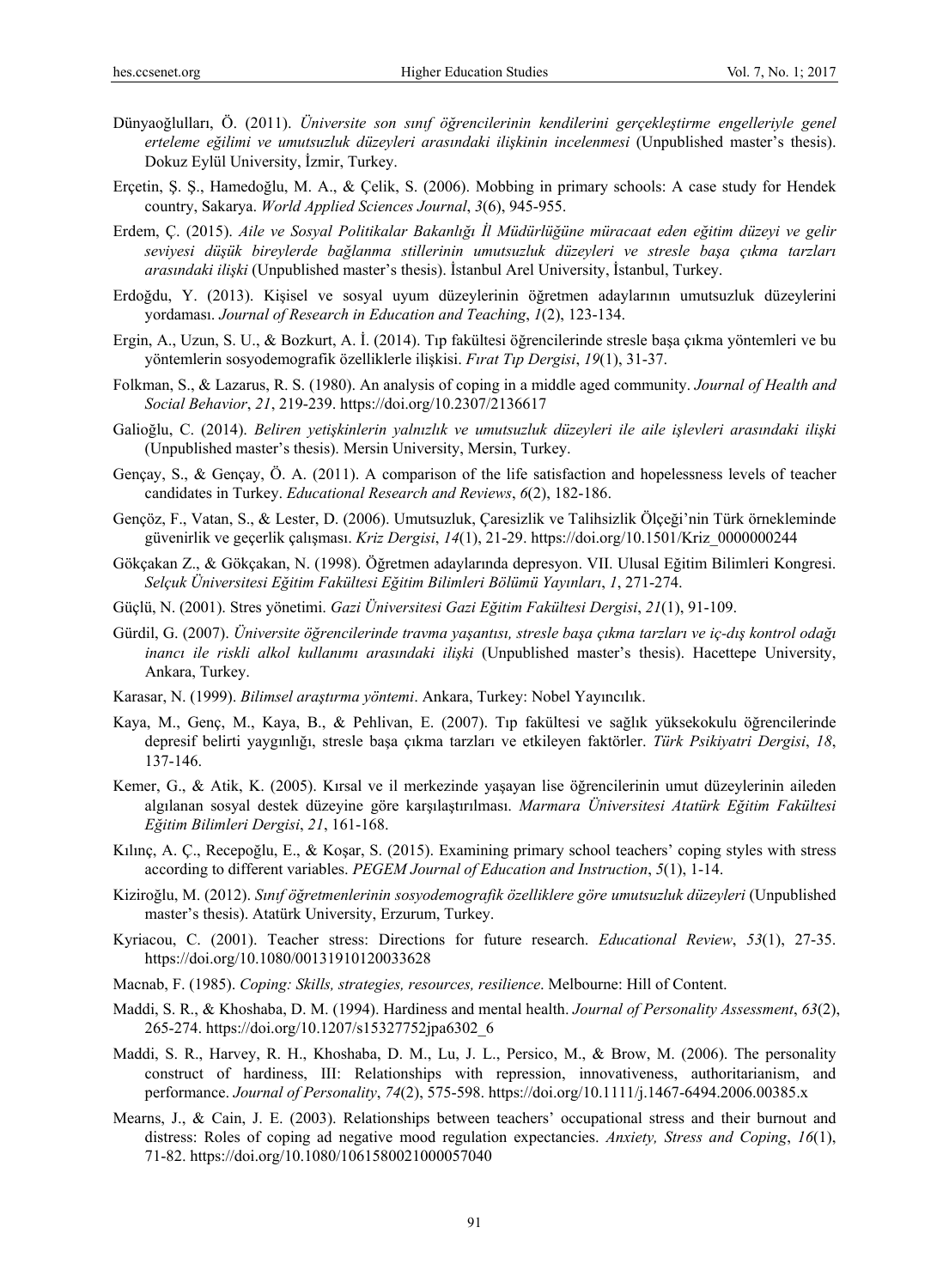- Ottekin, N. (2009). *Ailelerinden ayrı olarak öğrenim görmekte olan üniversite öğrencilerinin benlik saygısı ve umutsuzluk düzeylerinin incelenmesi* (Unpublished master's thesis). Selçuk University, Konya, Turkey.
- Özben, Ş., & Argun, Y. (2003). İlköğretim öğretmenlerinin umutsuzluk ve tükenmişlik düzeyleri üzerine bir araştırma. *Ege Eğitim Dergisi*, *1*(3), 36-48.
- Özdemir, S., Sezgin, F., Kaya, Z., & Recepoğlu, E. (2011). İlköğretim okulu öğretmenlerinin stresle başa çıkma tarzları ile kullandıkları mizah tarzları arasındaki ilişki. *Educational Administration: Theory and Practice*, *17*(3), 405-428.
- Öztürk, N. (1995). *İlkokul öğretmenlerinin çalıştıkları okulun iklimine ilişkin algıları ile gerilim (stres) düzeyleri arasındaki ilişkiler (İzmir örneği)* (Unpublished master's thesis). Dokuz Eylül University, İzmir, Turkey.
- Sabuncuoğlu, Z., & Tüz, M. (2001). *Örgütsel psikoloji*. Bursa, Turkey: Ezgi Kitabevi.
- Savcı, M., & Aysan, F. (2014). Üniversite öğrencilerinde algılanan stres düzeyi ile stresle ile başa çıkma stratejileri arasındaki ilişki. *Uluslararası Türk Eğitim Bilimleri Dergisi*, 44-56*.*
- Sayar, B. (2012). *Üniversite öğrencilerinin mizah tarzları ile umutsuzluk ve boyun eğici davranışları arasındaki ilişkinin incelenmesi* (Unpublished master's thesis). Sakarya University, Sakarya, Turkey.
- Seber, G. (1991). *Beck Umutsuzluk Ölçeği'nin güvenirliği ve geçerliği üzerine bir araştırma* (Doçentlik tezi). Anadolu University, Eskişehir, Turkey.
- Seber, G., Dilbaz, N., Kaptanoğlu, C., & Tekin, D. (1993). Umutsuzluk Ölçeği: Geçerlilik ve güvenirliği. *Kriz Dergisi*, *1*(3), 139-142.
- Stoeber, J., & Rennert, D. (2008). Perfectionism in school teachers: Relations with stress appraisals, coping styles, and burnout. *Anxiety, Stress, & Coping*, *21*(1), 37-53. https://doi.org/10.1080/10615800701742461
- Şahin, N. H., & Durak, A. (1995). Stresle başa çıkma tarzları ölçeği: Üniversite öğrencilerine uyarlanması. *Türk Psikoloji Dergisi*, *10*(34), 56-73.
- Taner, D. (2008). *Öğretmenlerin umutsuzluk düzeyi ile okul kültürü arasındaki ilişki* (Unpublished master's thesis). Yeditepe University, İstanbul, Turkey.
- Taşğın, Ö., & Çağlayan, H. S. (2011). Beden eğitimi ve spor öğretmenliği bölümü öğrencilerinin stresle başa çıkma tarzlarının incelenmesi. *Van Yüzüncü Yıl Üniversitesi Eğitim Fakültesi Dergisi Özel Sayısı*, 73-82.
- Temiz, A. (2006). *Beden eğitimi öğretmenlerinin stres kaynakları, stres tepkileri ve stresle başetme yolları (Hatay ili uygulaması)* (Unpublished master's thesis). Gazi University, Ankara, Turkey.
- Thomson, W. C., & Wendt, J. C. (1995). Contribution of hardiness and school climate to alienation experienced by student teachers. *The Journal of Educational Research*, *88*(5), 269-274. https://doi.org/10.1080/00220671.1995.9941310
- Tural, N. (1994). *Beden eğitimi öğretmenlerinin stres kaynakları, stres tepkileri ve stresle başetme yolları* (Unpublished master's thesis). Dokuz Eylül University, İzmir, Turkey.
- Türküm, S. A. (1999). *Stresle başa çıkma ve iyimserlik*. Eskişehir, Turkey: Anadolu Üniversite Yayınları.
- Uçaroğlu, Z. I. (2013). *Üniversite öğrencilerinde travmatik yaşantıların, anksiyete ve umutsuzluk düzeyi üzerindeki etkisi* (Unpublished master's thesis). Haliç University, İstanbul, Turkey.
- Uz-baş, A., & Kabasakal, Z. (2013). Öğretmen adaylarında umutsuzluk ve algılanan sosyal destek. *Journal of Research in Education and Teaching*, *2*(1), 19-26.
- Üngüren, E., & Ehtiyar, R. (2009). Türk ve Alman öğrencilerin umutsuzluk düzeylerinin karşılaştırılması ve umutsuzluk düzeylerini etkileyen faktörlerin belirlenmesi: Turizm eğitimi alan öğrenciler üzerinde bir araştırma. *Journal of Yaşar University*, *4*(14), 2093-2127.
- Vahapoğlu, Z. (2013). *Ön lisans öğrencilerinin umut düzeyleri ve başarı yönelimlerinin bazı değişkenler açısından incelenmesi* (Unpublished master's thesis). Sakarya University, Sakarya, Turkey.
- Vinas-Poch, F., Villar, E., Caparros, B., Juan, J., Cornella, M., & Perez, I. (2004). Feelings of hopelessness in a Spanish university population-descriptive analysis and its relationship to adapting to university, depressive symptomatology and suicidal ideation. *Soc Psychiatry Psychiatr Epidemiol*, *39*(4), 326-334.
- Williams, R. A., & Clouse, R. W. (1991). *Humor as a management technique: Its impact on school culture and climate (Report No. EA 023 388)*.